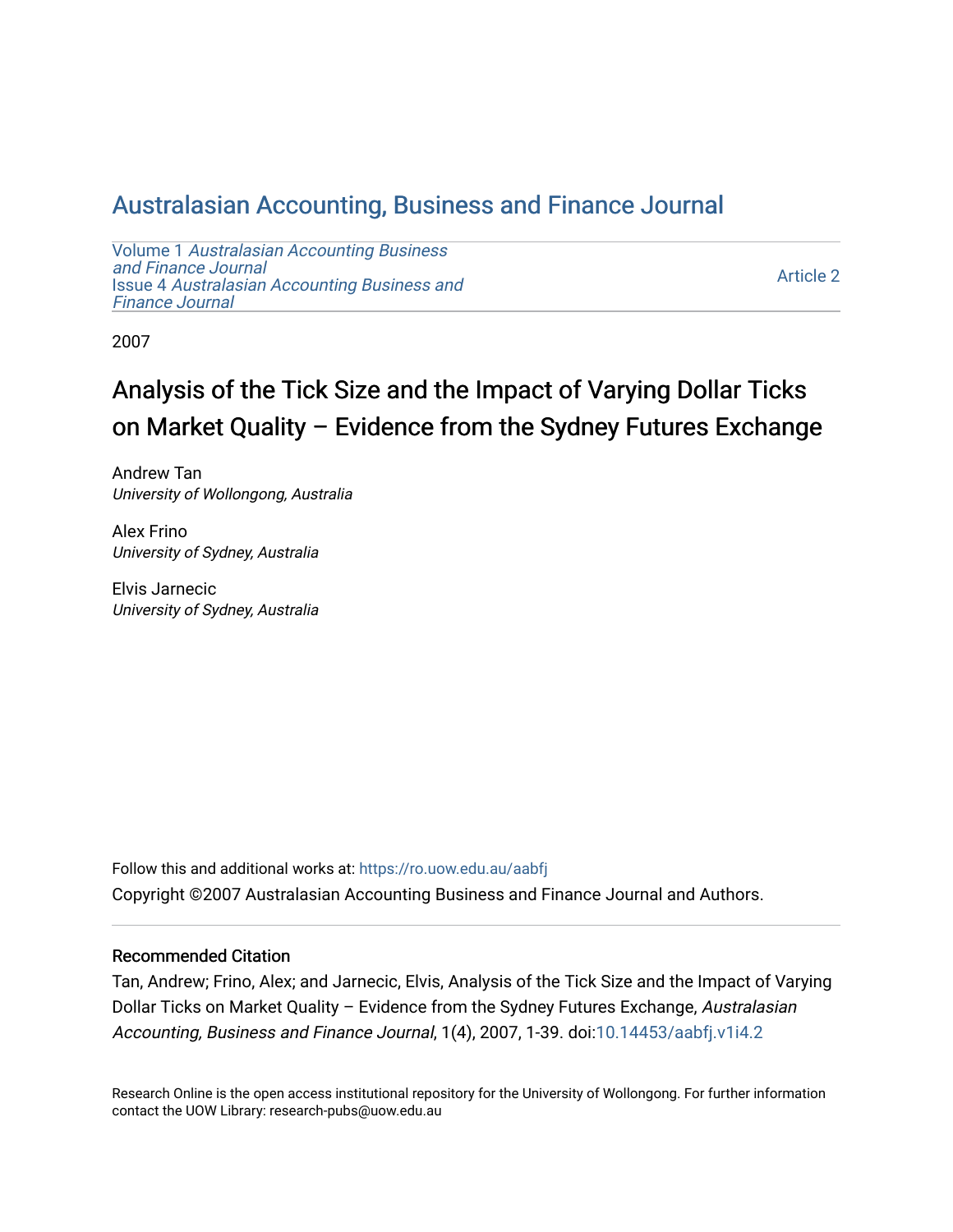## Analysis of the Tick Size and the Impact of Varying Dollar Ticks on Market Quality – Evidence from the Sydney Futures Exchange

#### Abstract

This paper investigates the relationship between the minimum price variation and market quality variables for 3 interest rate futures contracts on the Sydney Futures Exchange. Intraday trade and quote data are obtained for the period 4 January 2000 and 1 February 2002, which includes the change in transparency on 19 January 2001. Analysis of the frequency distributions of bid and ask quote variations show a high frequency of these variations posted at 1 tick in the sample periods. Analysis of the quoted bid-ask spreads also show a high frequency of spreads posted at 1 tick. These evidence suggest that the tick sizes for these futures contracts are too large. Examination of the relationships between dollar spreads and dollar ticks provide further evidence that dollar spreads are constrained by the tick size. Dollar spreads are found to be positively related to dollar ticks, average quoted depth and trade price volatility, and negatively related to traded volume.

#### Keywords

Minimum price variation, tick, depth, volatility, bid-ask spread, futures market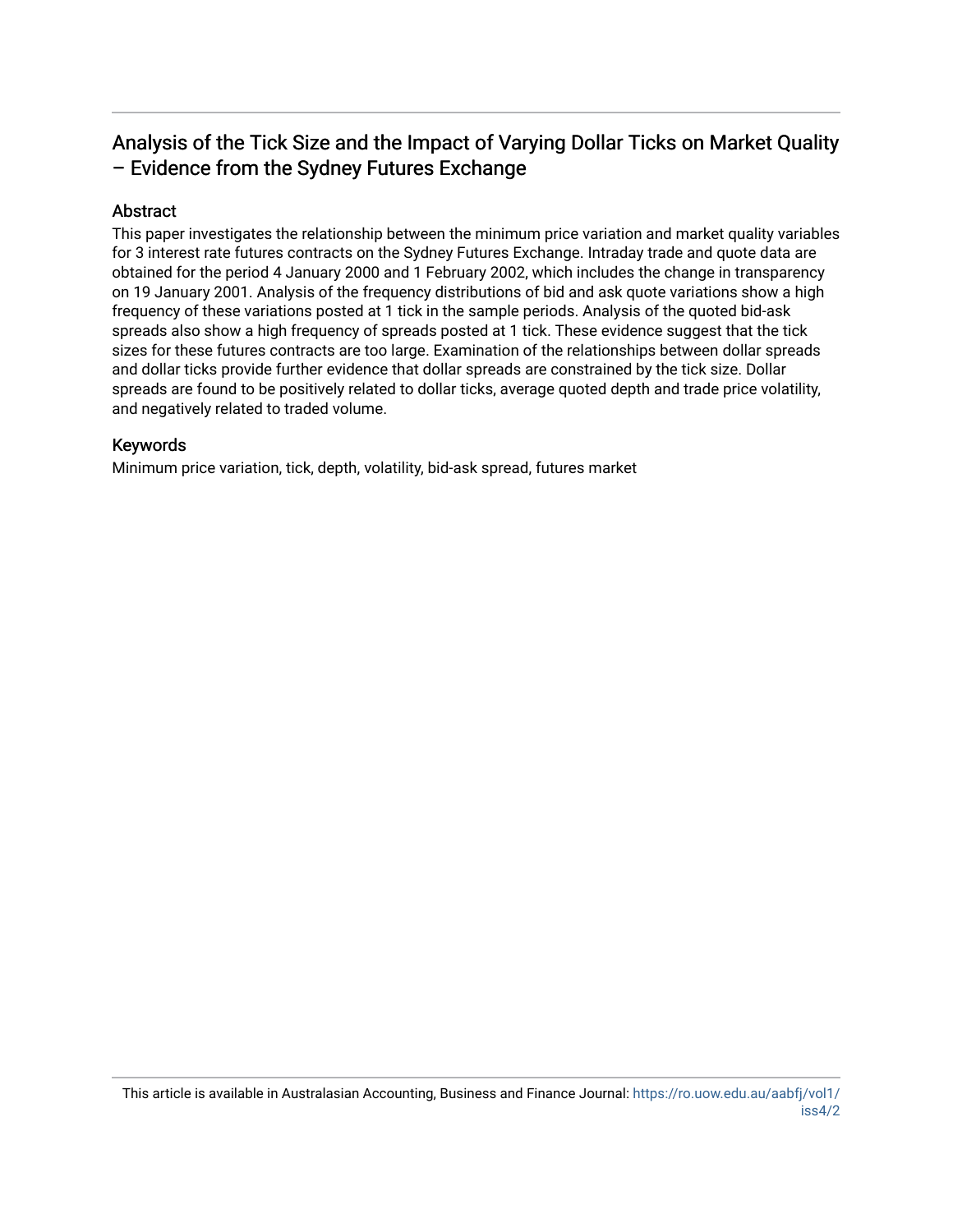

## **Analysis of the Tick Size and the Impact of Varying Dollar Ticks on Market Quality – Evidence from the Sydney Futures Exchange**

**A. Tan**† School of Accounting & Finance Faculty of Commerce University of Wollongong NSW 2522 Australia

 **A. Frino\* and E. Jarnecic\*** Discipline of Finance Faculty of Economics and Business University of Sydney NSW 2006 Australia

#### **ABSTRACT**

This paper investigates the relationship between the minimum price variation and market quality variables for 3 interest rate futures contracts on the Sydney Futures Exchange. Intraday trade and quote data are obtained for the period 4 January 2000 and 1 February 2002, which includes the change in transparency on 19 January 2001. Analysis of the frequency distributions of bid and ask quote variations show a high frequency of these variations posted at 1 tick in the sample periods. Analysis of the quoted bid-ask spreads also show a high frequency of spreads posted at 1 tick. These evidence suggest that the tick sizes for these futures contracts are too large. Examination of the relationships between dollar spreads and dollar ticks provide further evidence that dollar spreads are constrained by the tick size. Dollar spreads are found to be positively related to dollar ticks, average quoted depth and trade price volatility, and negatively related to traded volume.

### *JEL Classifications:* **G13**

#### *Keywords:* **Minimum price variation, tick, depth, volatility, bid-ask spread, futures market**

*† Corresponding author, University of Wollongong. \* University of Sydney* 

*We gratefully acknowledge the programming assistance of Nic McGilvray and constructive comments from Max Stevenson.*

#### **1 INTRODUCTION**

This paper highlights the importance of security design on trading outcomes by examining the size of minimum price variation (commonly known as 'tick') of three interest rate futures traded on the Sydney Futures Exchange (SFE) and their impacts on elements of market quality. In particular, this study examines the Bank-Accepted Bill futures (BAB), 3-Year Treasury Bond futures (3-Year T-Bond), and 10-Year Treasury Bond futures (10-Year T-Bond) contracts.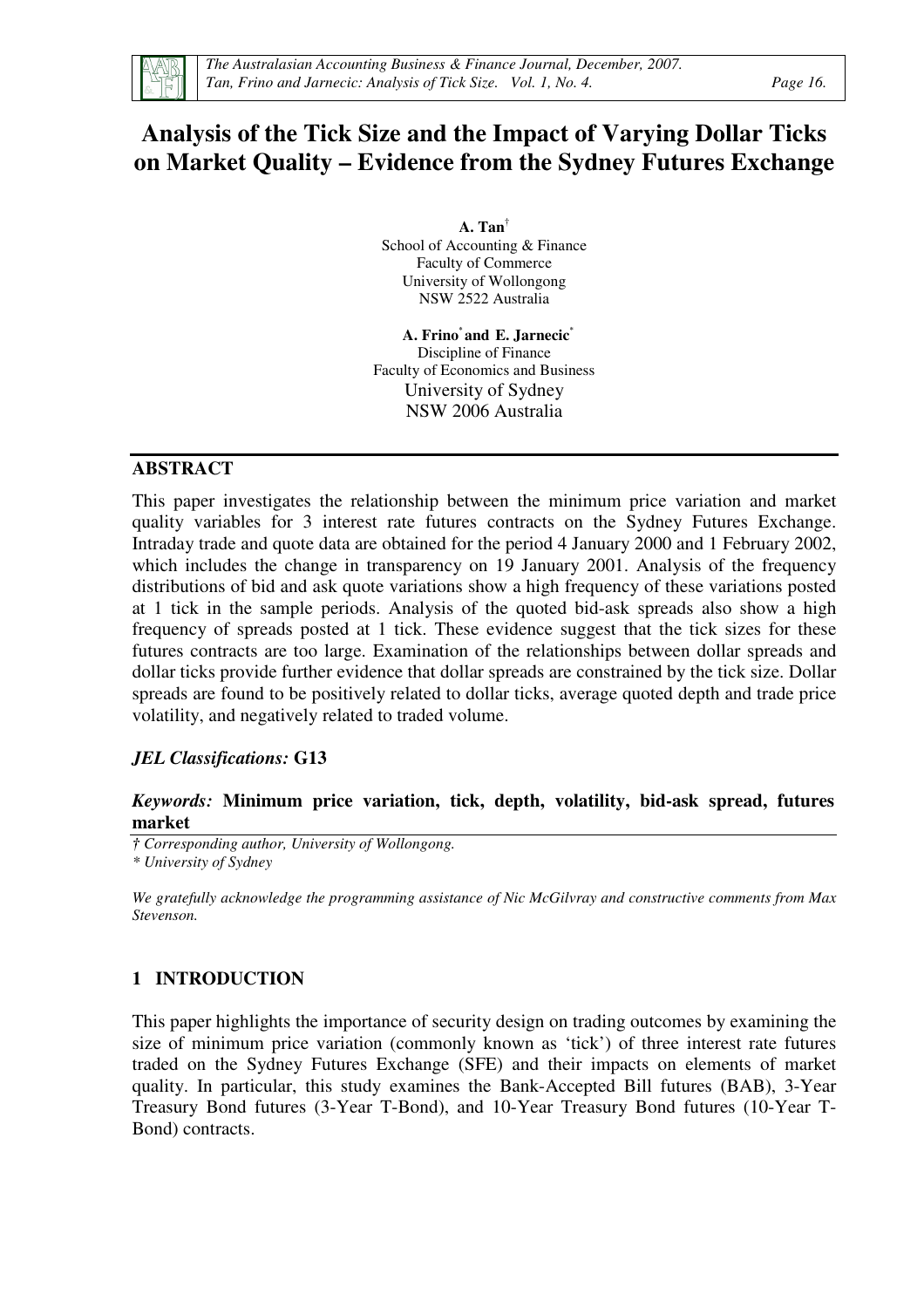A unique peculiarity of the design of these interest rate futures contracts is that market prices are quoted in yield percentage points but are converted to dollar value for daily marking-tomarket and final settlement. This uniqueness lies in the pricing models of these futures contracts which indicate that their contract values (in dollars) are not linearly related to yield. Accordingly, one yield point when converted to dollars is worth differently depending on the level of the market price.<sup>1</sup> Since the tick sizes for these contracts are specified in yield points, it follows that the dollar values of these tick sizes also vary according to the price level. Given that bid-ask spreads have to be posted at the tick or at multiples of the tick, the direct implication is that dollar bid-ask spreads fluctuate independently of the tick size, thereby introducing new dynamics not observed in other non-interest rate futures contracts.

Consider a situation in which the bid-ask spread is constrained at the size of the minimum tick. As dollar tick increases, dollar bid-ask spread is forced to widen accordingly. This is not ideal trading condition, especially in a situation where the size of the tick is already considered too large for trading purposes. The impact of this effect is empirically examined in this paper. As this research issue has not been previously examined, this essay advances further knowledge on tick size in this regard by utilising an alternative empirical framework through which an investigation of the effects of varying dollar tick sizes is conducted.

The analysis contained in this paper is two-fold: the first examines for price clustering behaviour in the market for these futures contracts which provides evidence on whether the tick sizes are considered either too small or large by the market participants; the second analysis assesses the impact of varying dollar tick sizes on quoted depth, volume and trade price volatility.

The organisation of this study is as follows. Section 2 provides a literature review. Section 3 describes the pricing models of the futures contracts. Data and methodology are outlined in sections 4 and 5. Section 6 presents the results, and section 7 concludes.

#### **2 LITERATURE REVIEW**

The exchange-mandated minimum price variation exists since a specific discrete set of prices can contribute to better price resolution and lower negotiation costs. Given that quotes must be made at the minimum tick or multiples of the tick, prices can be resolved comparatively quicker because this effectively restricts the combinations of prices which traders can quote for bid and ask, thereby reducing information asymmetry and improving trading efficiency. However, additional trading cost is incurred through the loss in price precision. Nevertheless, traders will still prefer rounded prices if that loss is proportionally lower than the gains obtained through the decrease in negotiation costs. Traders may restrict the discrete set of prices to multiples of two or more ticks if prices cannot be resolved to the nearest minimum tick. By posting quotes using rounded prices, traders have effectively picked their own minimum price variation. Accordingly, the term price clustering describes the tendency of the bid and ask quotes to cluster at salient points greater than the minimum tick. The downside of a small tick is its implication in ordering exposure and depth because a small tick encourages quote-matching activities.

 $\overline{a}$ <sup>1</sup> As price level decreases, the size of the dollar tick increases, and vice versa.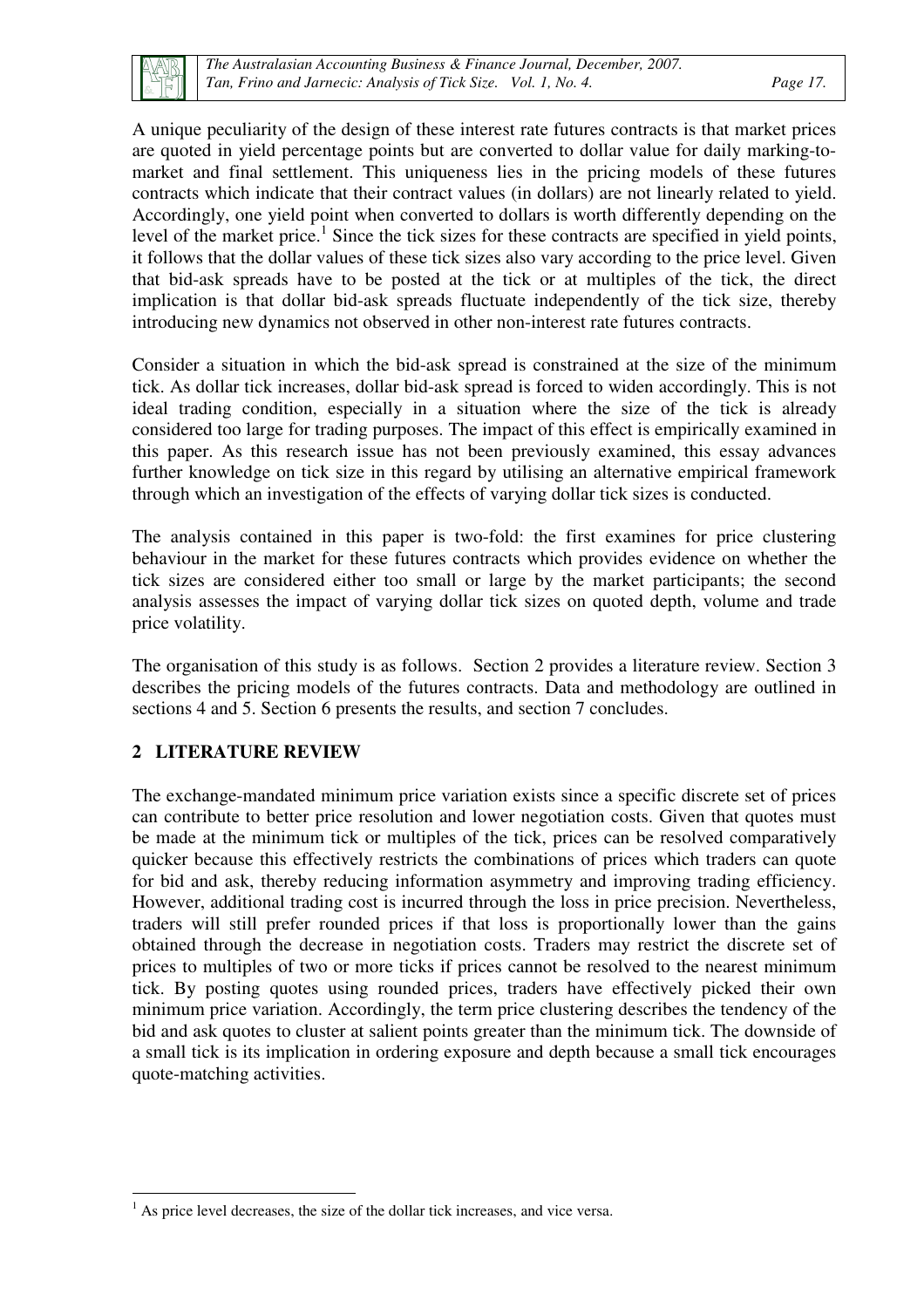Conversely, price precision deteriorates if the tick size is too large, since traders are forced to pick a coarser set of prices. Moreover, given that traders are prevented from posting bid-ask spreads smaller than the tick, the spreads may be unduly constrained at the tick size, thus increasing transaction costs, with detrimental effects on trading volume.

Recent literature has focussed almost exclusively on the impact of a reduction of tick size on market quality in the equities markets, particularly in the US, where a tick size of sixteenths of a dollar was introduced in AMEX, NYSE and NASDAQ in mid-1997, effectively reducing the original tick by half. The evidence presented in the research<sup>2</sup> show conclusively that, as tick size is reduced, bid-ask spreads are also reduced — *prima facie* proof that the tick size was too large prior to the change. There is some evidence which show an associated deterioration of market depth, since a smaller tick does not provide as much protection to traders. Furthermore, Ronen and Weaver (1997) observed decreases in interday and intraday volatility after the tick reduction. Similar results have been documented in Canada (Bacidore, 1997; Porter and Weaver, 1997; Ahn et al., 1998; Griffiths et al., 1998), Australia (McInish and McCorry, 1997), Tokyo (Ahn et al., 2001) and Singapore (Lau and McInish, 1995).

Aitken and Comerton-Forde (2005) investigate the impact of tick size changes on the Australian equities market following the reduction of tick sizes for stocks priced below AUD\$0.50 and stocks priced above AUD\$10 on December 4 1995. For stocks priced below AUD\$0.50, significant reduction in quoted bid-ask spreads and quoted depth, with an overall increase in liquidity were found after the reduction in tick size. In contrast, increased bid-ask spread, decreased depths and liquidity were reported for low volume stocks priced above AUD\$10, while high-volume stocks experienced an increase in liquidity. The study also found no change in order exposure following the change in tick sizes, contrary to Harris (1994).

Smith et al. (2006) examine the impact of the introduction of a penny tick size on the Toronto Stock Exchange on January 29, 2001 and found no evidence of a reduction of market liquidity. Rather, the study found evidence of lower trading costs, faster time to order execution and greater price continuity.

Ahn et al. (1998) investigate the impact of decimalisation on the Toronto Stock Exchange on the competition for order flow. Reduction in bid-ask spread is documented on the TSE for TSE stocks cross-listed on the NYSE/AMEX but no evidence of change is reported on NYSE/AMEX. For TSE stocks cross-listed on NASDAQ, reduction in spreads on both stock exchanges has been reported. The study found no transfer of order flow from the US markets to the TSE following the tick size change, implying that the benefits of trading in the former is greater.

More recently, a string of studies have emerged examining the impact of tick size on stock price behaviour, not in relation to tick size changes. Whereas the studies above are conducted on a pre-post (tick reduction) design, these recent studies compared stocks with different tick sizes, primarily in the Hong Kong and Taiwan equity markets. Huang et al. (2000) is the first paper to examine the impact of tick size using this approach for the Taiwan Stock Exchange. They found evidence which suggest that smaller tick sizes are associated with lower return volatility and narrower effective bid-ask spread. Ke, Jiang and Huang (2004) expanded that study to include transaction data. Comparing firms with different tick sizes, the study

 $\overline{a}$  $2$  AMEX: Crack (1995), Ahn, Cao and Choe (1996), Ronen and Weaver (2001). NYSE: Ricker (1998), Goldstein and Kavajecz (2000), Jones and Lipson (1999). NASDAQ: Jones and Lipson (1998). See Van Ness et al (2000) for an extensive review of existing literature.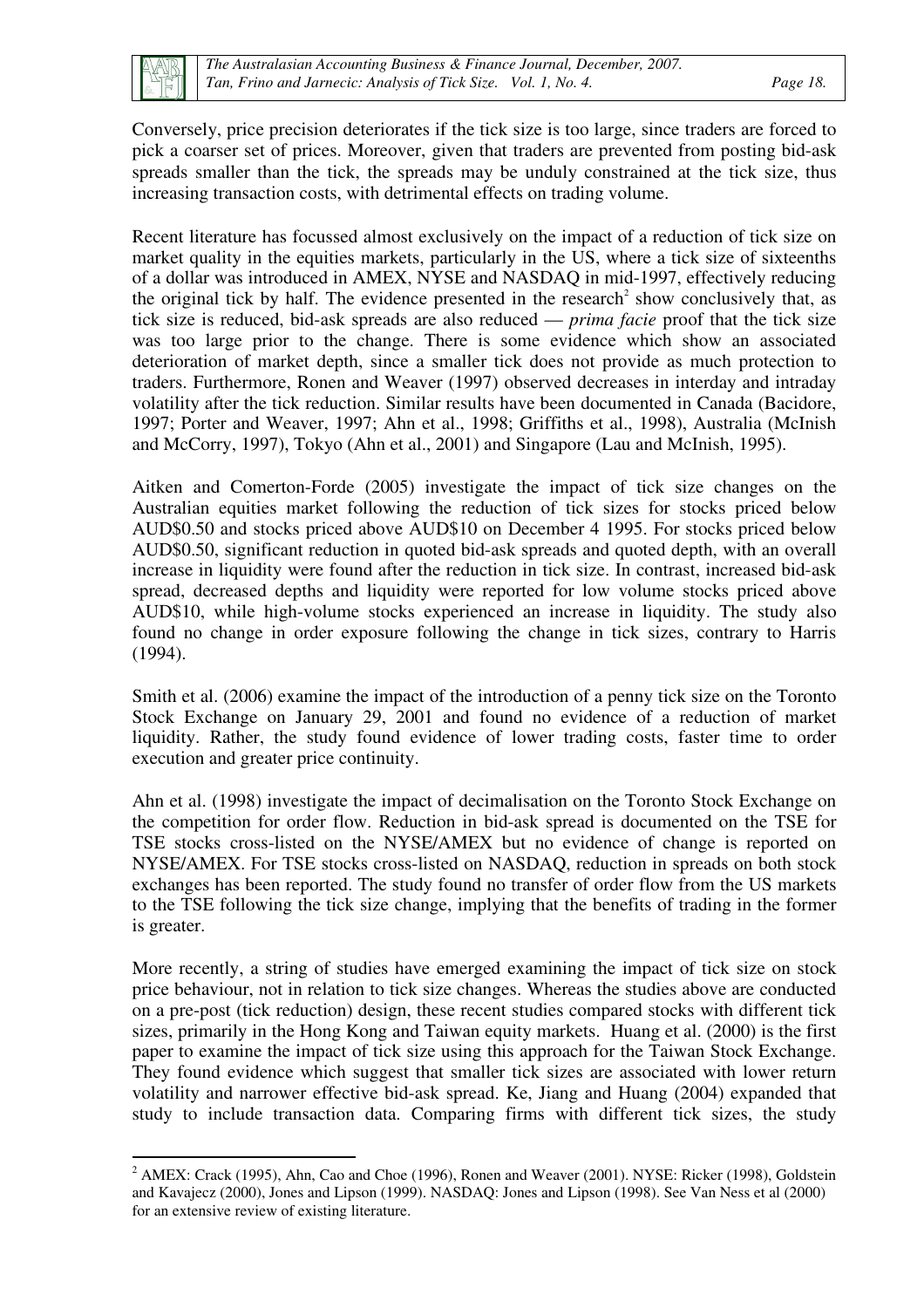provides similar evidence that a larger tick size is associated with wider bid-ask spread, larger volatility and more negative autocorrelation, but no significant association with trading volume was found. Chan and Hwang (2001) examine the stock market quality of the Stock Exchange of Hong Kong. Similarly, decrease in bid-ask spreads and improvement in market depth are observed to be associated with smaller tick sizes. In a related study, Fischer (2004) examines the price behaviour of the foreign exchange spot market following Swiss National Bank interventions for the period 1986 to 1995, and documents significant price clustering behaviour following such interventions. The evidence reported shows that such price clustering behaviour might have widened bid-ask spreads and therefore increased exchange rate volatility.

If the size of the tick affects the degree of price resolution, it follows that it may also influence the quality of price discovery in the market. In the first study of its type, Beaulieu et al. (2003) investigate the price discovery role of an exchange-traded fund and the futures contract for the same market index. The fund was affected by a substantial tick size reduction on the Toronto Stock Exchange on September 27, 1991. Using transaction prices as well as bid and ask quotes from the beginning of August to the end of October 1991, the study provides evidence that the fund predicts the index in the subperiod after, but not in the subperiod before, the decrease in tick size. The authors conclude that successful price discovery depends on a small tick size.

#### **3 PRICING MODELS**

This study examines trading in Australian 90-Day Bank Accepted Bill futures (BAB), 3-Year Treasury Bond futures (3YTB) and 10-Year Treasury Bond futures (10YTB) on the SFE. They are deliverable contracts, quoted at a price equivalent to 100 minus the annual percentage yield and operate on a March, June, September and December expiration cycle. The minimum price variation is 0.01 yield points for the BAB and 3YTB futures, and 0.005 yield points for the 10YTB futures. Refer to Appendix 1 for full contract specifications.

The contract values of these futures contracts are calculated as follows:

*Bank Accepted Bill futures:* 

$$
P = \frac{FaceValue \times 365}{365 + (\frac{Yield \times Days to Maturity}{100})}
$$
 (1)

where face value is always AUD\$1,000,000 and days to maturity is exactly 90 days.

*3-Year Treasury Bond futures:* 

$$
P = 1000 \times \left[ \frac{c(1 - v^{6})}{i} \right] + 100v^{6} \tag{2}
$$

and *10-Year Treasury Bond futures:*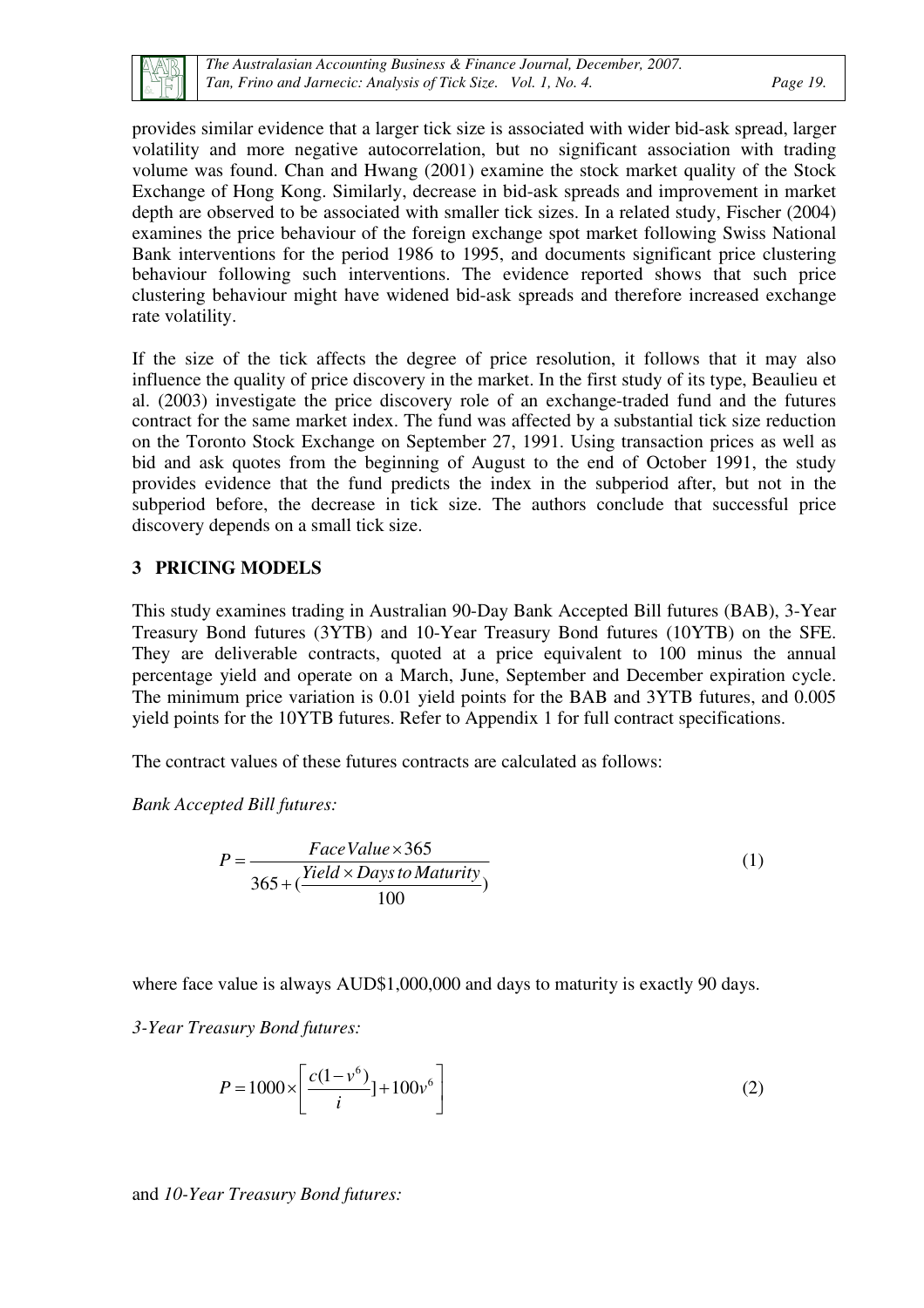

$$
P = 1000 \times \left[ \frac{c(1 - v^{20})}{i} \right] + 100v^{20} \tag{3}
$$

where:

 $i =$  yield percentage divided by 200

$$
v = \frac{1}{(1+i)}
$$

 $c =$  coupon rate divided by 2.

### **4 DATA**

The data available for this study was provided by the SFE via SYCOM IV. Trade, quote and depth data for the nearest to maturity 90-Day Bank Accepted Bill contract, 3-Year Treasury Bond contract and the 10-Year Treasury Bond contract are used for the period 4 January 2000 to 1 February 2002. These data include the best bid and ask quotes, depths at the best bid and ask quotes, trade prices and volumes, all time-stamped to the nearest second. 15-minute snapshots were constructed from the intraday data in order to generate a high-low volatility measure at each 15-minute sampling interval.

The sample period surrounds the change in transparency that occurred on 19 January 2001 before which the limit order book was less transparent at the second and third best prices. An examination of the effect of such a change is beyond the scope of this discussion. Rather, this study uses this event to test for robustness of results, and to provide a better insight into the dynamic relationship between tick size and market quality.

### **5 METHODOLOGY**

#### **5.1 Price Clustering Analysis**

Price clustering can be examined by generating the frequency distribution of the last digit in transaction prices. Following Ball et al. (1985), a  $\chi^2$  test is used to determine if the frequency of the occurrence of the last digit differs from a uniform distribution. Given that the last digit in the 10-Year T-Bond futures can only take on two values, 0 and 5, the previous digits of these contracts were also analysed.

Bid and ask price variations are also examined to determine if the tick size is too small or large. If the frequencies of bid and ask price variations occurring at one tick are high, this implies that the tick is too large. Conversely, clustering in these variations is expected if the tick size is too small. Bid ask spreads are analysed in similar manner to determine whether they are being constrained at the tick.

#### **5.2 Examining the Relationship between Tick Size and Market Quality**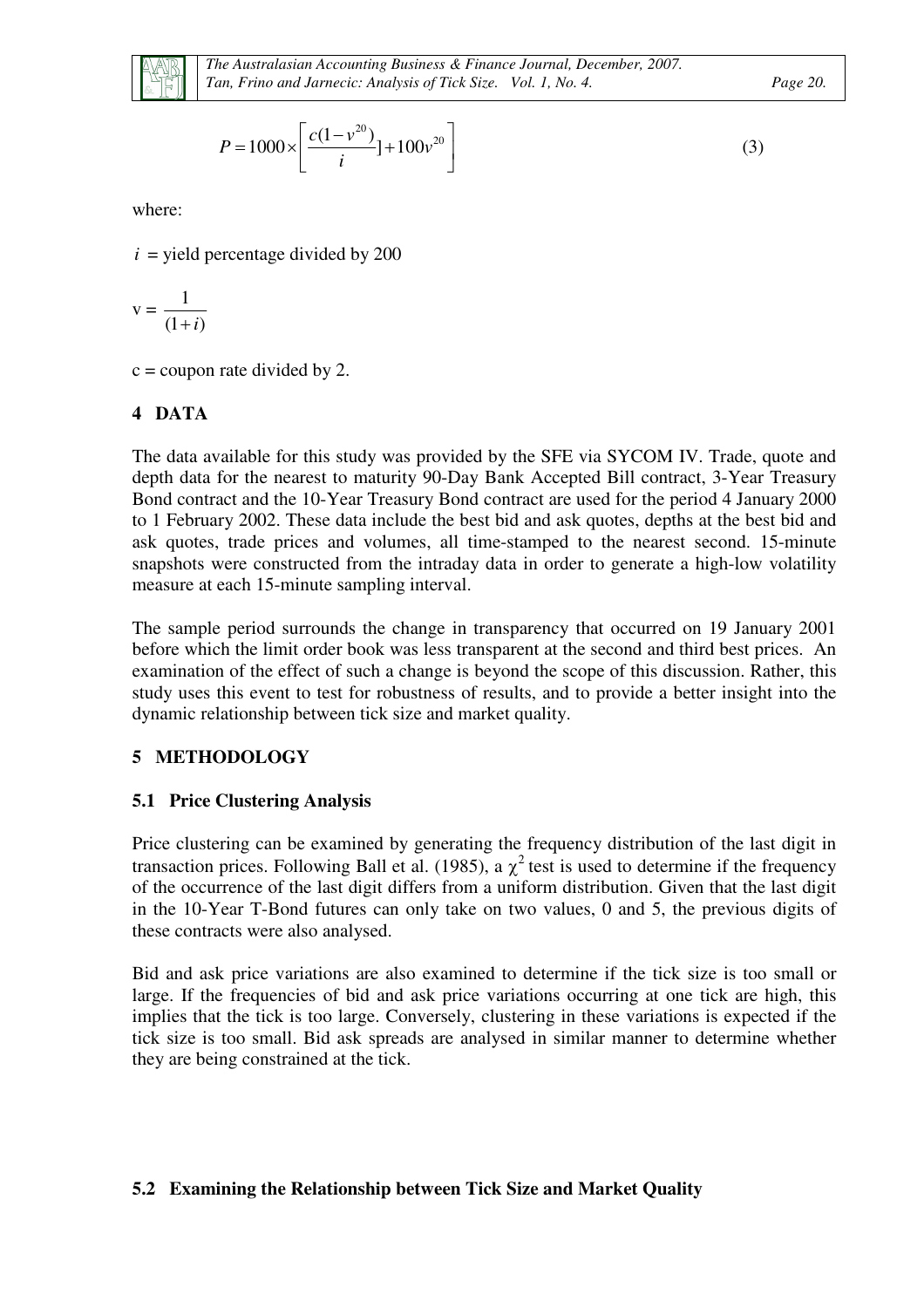

This study uses a regression framework in which dollar ticks are regressed against market quality variables, such as average quote depth, volume and volatility. Given the transparency change on the 19 January 2001, and also given the change in coupon rates for the 3-Year and 10-Year Treasury Bond futures contracts from 12% to 6% (effective after the June 2001 contracts), the selected sample period for the regression analysis spans 19 June 2000 to 16 June 2001. This period covers the change in the level of transparency on 19 January 2001, and therefore allows the analysis to be broken down into 2 pre and post sub-periods (approximately seven and five months pre and post data respectively) for the purpose of robustness tests. The sample period is specifically chosen to end before the changes in the coupon rates for the Treasury Bond futures contracts were made effective, which would otherwise complicate the analysis. The sample includes 4 near contracts for each of the interest rate products.

As a preliminary step, the contract values of the bid and ask prices, as determined by equations (1), (2) and (3) are calculated for each futures contract. Dollar spreads are then calculated by subtracting the contract values of the bid from the ask. Dollar ticks are then calculated by dividing each dollar spread by the number of ticks at which the spread is posted at time *t*:

$$
DollarTick_{t} = \frac{DollarSpeed_{t}}{NumberOfTick_{t}}
$$
\n(4)

That is, *DollarTick* ⊆ *DollarSpread* .

Next, the variables are tested for stationarity using the augmented Dickey-Fuller (1981) test. Table 9 shows that *DollarTick*<sub>t</sub> is I(1) while the other variables included in the regression are I(0). For consistency, the values of each series in the regression equation are transformed into natural logarithm form. For tick data, the regression is specified as:

$$
DollarTick_{i,t} = \alpha_1 + \beta_1 TradeSize_{i,t} + \gamma_1 AvDepth_{i,t} + \delta_1 DollarTick_{i,t-1} + \varepsilon_t
$$
 (5)

where

*DollarTick*<sub>*i*,*t*</sub> = the dollar tick of futures contract *i* over interval *t* 

*TradeSize*<sub>*i*,*t*</sub> = trade size of futures contract *i* over interval *t* 

 $AvDepth_{i,t}$  = the average depth of futures contract *i*, defined as 2  $BidDepth_{i,t}$  +  $AskDepth_{i,t}$ , over interval *t*

*DollarTick*<sub> $i,t-1$ </sub> = the lagged one-period dollar tick of futures contract *i* over interval *t*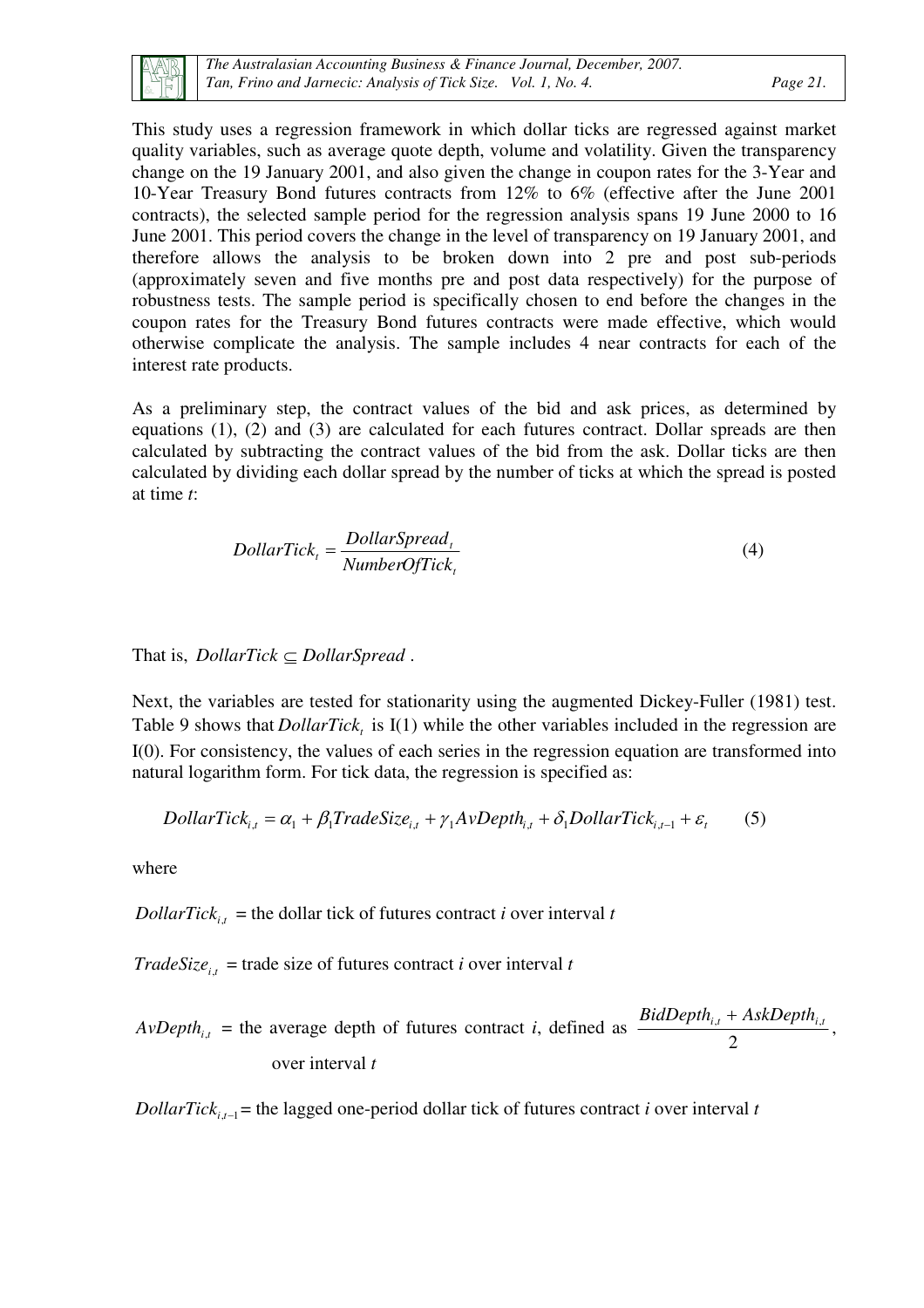

Depth and trade size are included in the specification, given that they are two visible elements of market quality. The lagged one-period first difference of dollar tick is also included to model the dynamics in the relationship and to control for serial correlation in the error term.

Five-minute interval data is also generated, so as to enable a per interval calculation of trade price volatility. The time-weighted sampling method used in this study and applied to all variables in the regression follows the methodology developed in McInish and Wood (1992). Formally, for series  ${Y_t}$ , the time-weighted value is calculated for each 5-minute interval as follows:

$$
\sum_{i=1}^{N} \frac{Y_{t}(t_{i+1} - t_{1})}{t_{N+1} - t_{1}}
$$
\n(6)

 $t_{N+1} - t_1$  is the total length of time in which all observations in  ${Y_t}$  series in the 5-minute interval are alive, given *N* observations occurring at time  $t_i$ ,  $i = 1, 2, ..., N$ .

The regression specification used for the time-weighted data is the same as equation (5) except for the inclusion of price volatility, being the variance of trade price calculated at each 5-minute interval for each futures contract. The regression model is specified as follows:

$$
DollarTick_{i,t} = \alpha_1 + \beta_2 TradeSize_{i,t} + \gamma_2 AvDepth_{i,t} + \mu_2 Volat_{i,t} + \delta_2 DollarTick_{i,t-1} + \varepsilon_t
$$
\n
$$
(7)
$$

where  $Volat_{i,t}$  is the variance of trade price of futures contract *i* over interval *t*.

#### **6 RESULTS**

#### **6.1 Analysis of Frequency Distributions**

Table 1 presents the frequency distributions of bid and ask quote variations as well as the quoted bid-ask spread across the first three ticks over the sample period 4 January 2000 to 1 February 2002.

Panel A of Table 1 reports the results for the Bank-Accepted Bill futures contract. The results presented show that bid and ask quote revisions vary at 1 tick for at least 94% of all quote revisions, and at least 97% of all quote revisions up to 3 ticks throughout the entire sample periods. There is evidence to suggest that the frequency distributions have significantly reduced after the change in transparency on 19 January 2001. There is very strong evidence that the bid-ask spreads are constrained at the tick, with at least 98% of all bid-ask spreads posted at 1 tick, though this frequency is reduced slightly after the change in transparency. The evidence presented implies that the tick size is too large.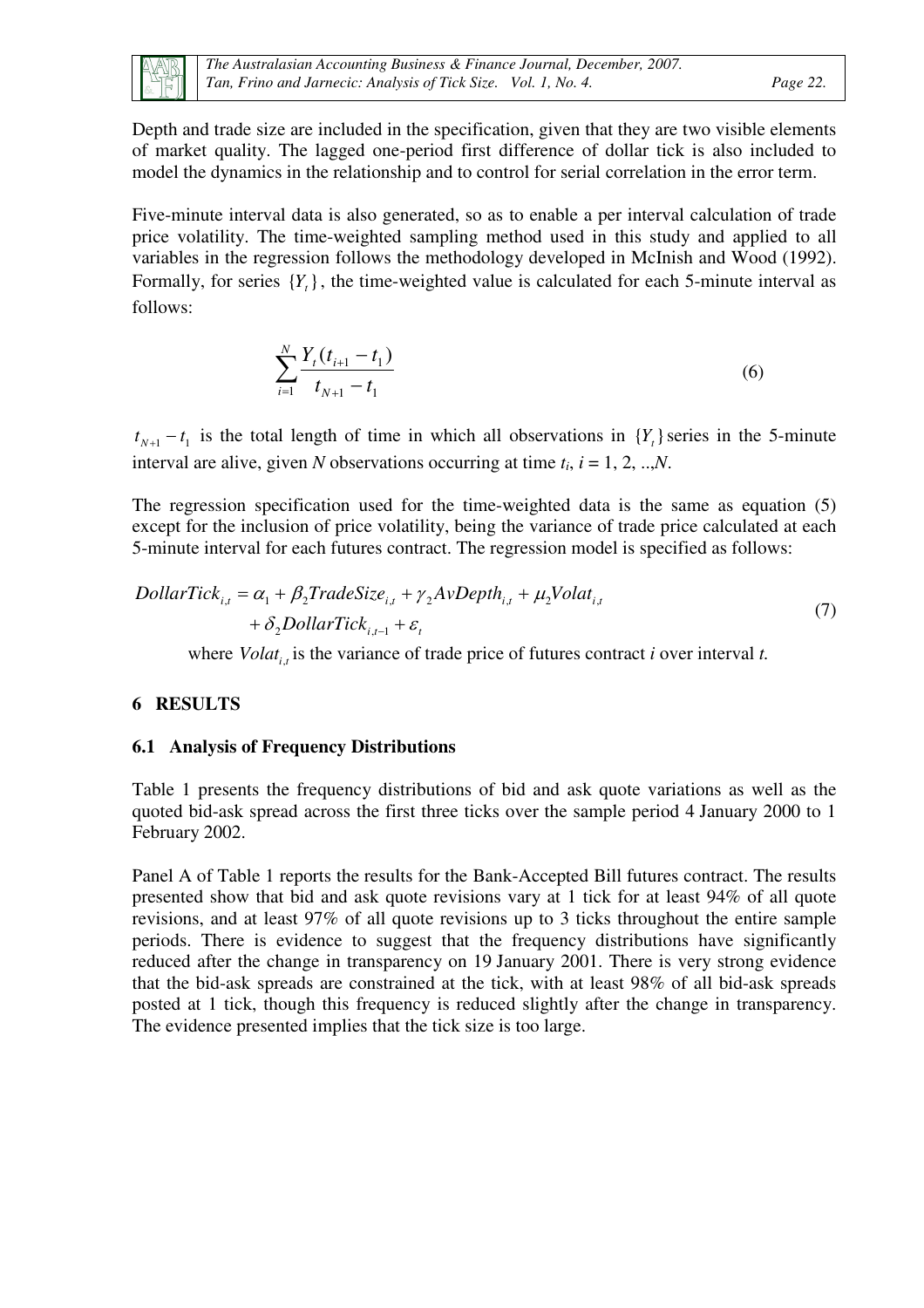*The Australasian Accounting Business & Finance Journal, December, 2007. Tan, Frino and Jarnecic: Analysis of Tick Size. Vol. 1, No. 4. Page 23.* 

#### **Table 1 Frequency Distribution**

This table presents the frequency distributions of bid/ask quote variations and the bid-ask spread across 3 ticks for the period 4 January 2000 to 1 February 2002. Panels A, B and C present the results for the Bank-Accepted Bill, 3-Year Treasury Bond and 10-Year Treasury Bond futures contracts, respectively. The "Pre" and "Post" columns display results before and after the change in transparency on 19 January 2001. This change is tested for significance with results reported in the respective "*t-stat" columns.* The minimum price variation is 0.01 yield points for the BAB and 3-Year Treasury Bond futures contracts, and 0.005 yield points for the 10-Year Treasury Bond futures contract.

|                        |       |          | <b>Bid Variations</b> |          |       |          | <b>Ask Variations</b> |          |        |          | <b>Bid-Ask Spread</b> |         |        |
|------------------------|-------|----------|-----------------------|----------|-------|----------|-----------------------|----------|--------|----------|-----------------------|---------|--------|
|                        |       | Pre      | Post                  | t-stat   |       | Pre      | Post                  | t-stat   |        | Pre      | Post                  | t-stat  |        |
| Panel A:<br>BAB        |       |          |                       |          |       |          |                       |          |        |          |                       |         |        |
| 1 tick                 |       | 95.00%   | 93.98%                | $-3.09$  | $**$  | 94.99%   | 94.20%                | $-2.18$  | $\ast$ | 98.24%   | 97.16%                | $-2.95$ | $**$   |
| 2 ticks                |       | 2.84%    | 2.84%                 | $-0.02$  |       | 3.11%    | 3.53%                 | 1.57     |        | 1.46%    | 1.34%                 | $-1.99$ | $\ast$ |
| 3 ticks                |       | $0.83\%$ | $0.76\%$              | $-0.28$  |       | $0.81\%$ | 0.63%                 | $-0.97$  |        | 0.14%    | 0.19%                 | 1.97    | $\ast$ |
|                        | total | 98.67%   | 97.58%                |          |       | 98.91%   | 98.36%                |          |        | 99.84%   | 98.69%                |         |        |
| Panel B:<br>3YT-Bond   |       |          |                       |          |       |          |                       |          |        |          |                       |         |        |
| 1 tick                 |       | 97.91%   | 97.33%                | $-3.83$  | $**$  | 97.73%   | 97.46%                | $-1.76$  |        | 99.27%   | 98.26%                | $-3.00$ | $**$   |
| 2 ticks                |       | 1.00%    | 1.40%                 | 3.63     | $**$  | 1.04%    | 1.25%                 | 1.96     |        | 0.61%    | 0.64%                 | 0.30    |        |
| 3 ticks                |       | $0.38\%$ | $0.30\%$              | $-0.34$  |       | 0.47%    | $0.36\%$              | $-1.09$  |        | $0.05\%$ | $0.06\%$              | 0.26    |        |
|                        | total | 99.29%   | 99.03%                |          |       | 99.27%   | 99.08%                |          |        | 99.93%   | 98.96%                |         |        |
| Panel C:<br>10Y T-Bond |       |          |                       |          |       |          |                       |          |        |          |                       |         |        |
| 1 tick                 |       | 90.31%   | 85.68%                | $-13.84$ | $**$  | 89.37%   | 83.99%                | $-15.55$ | $***$  | 96.54%   | 94.49%                | $-5.69$ | $**$   |
| 2 ticks                |       | 7.00%    | 10.45%                | 11.87    | $***$ | 7.63%    | 11.61%                | 13.25    | **     | 3.03%    | 3.73%                 | 2.12    | $\ast$ |
| 3 ticks                |       | 1.00%    | 1.60%                 | 5.14     | $**$  | 1.13%    | $2.05\%$              | 7.18     | **     | 0.26%    | $0.43\%$              | 1.67    |        |
|                        | total | 98.31%   | 97.73%                |          |       | 98.13%   | 97.65%                |          |        | 99.83%   | 98.65%                |         |        |

\* denotes significance at the 0.01 level

\*\* denotes significance at the 0.001 level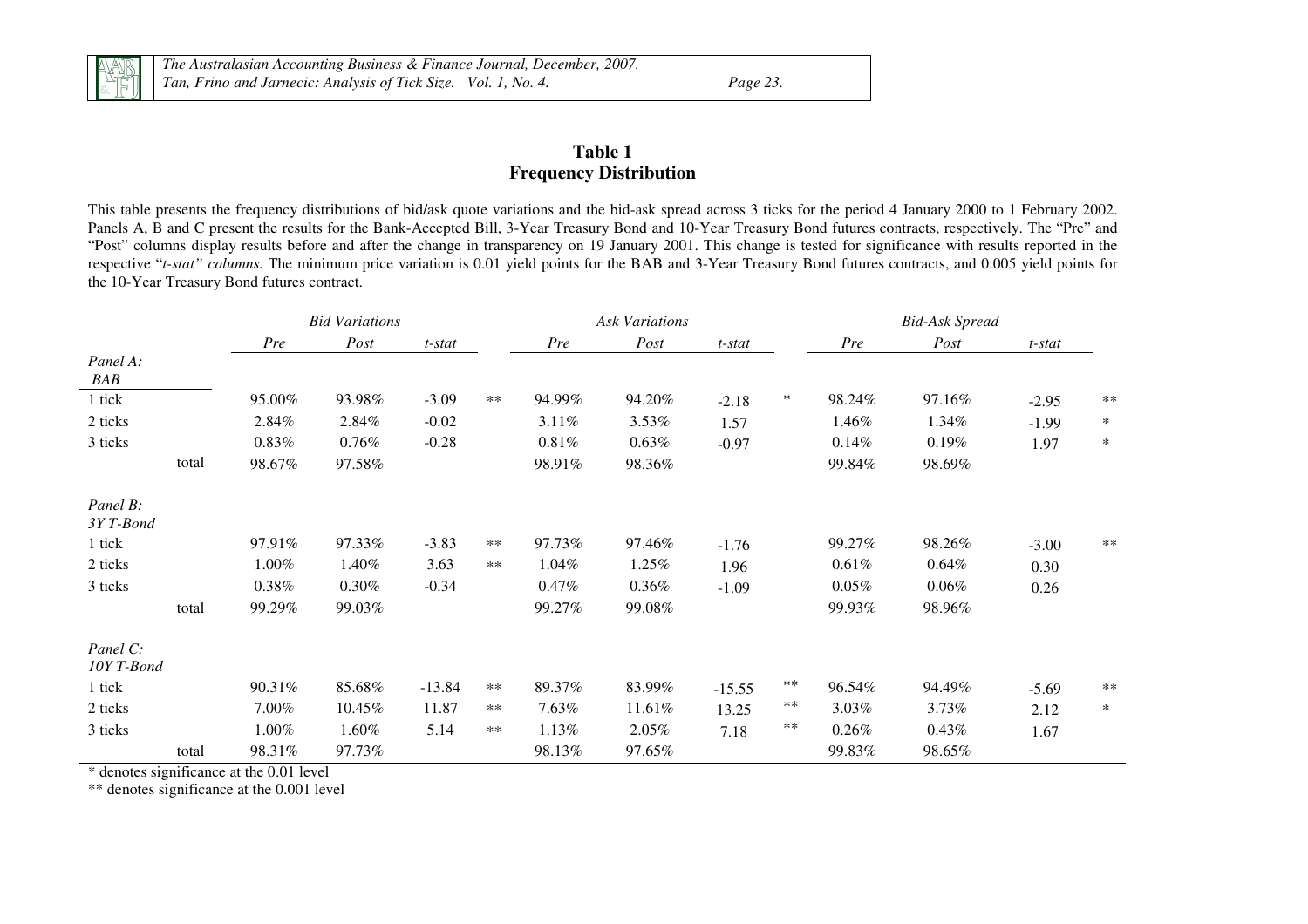

Panel B of Table 1 presents the results of frequency distributions for the 3-Year Treasury Bond futures contract. Across the entire sample period, bid and ask quote revisions vary at 1 tick at least 97% of all quote revisions. Bid and ask quote variations up to 3 ticks comprise at least 99% of all quote variations for the whole period. After the change in transparency, these frequencies have reduced and significantly so for bid quote variations. Bid-ask spreads are found to have been posted at 1 tick 99.27% and 98.26% of all spreads before and after the transparency change, suggesting that the spreads are constrained by the size of the tick.

It is noted that a reduction in coupon rate in June 2001 may have contributed to the decline in the frequency distributions at 1 tick in the period after transparency change. Though not reported, dollar tick has been found to reduce by about AUD\$3 on average after the coupon rate reduction. It is also possible that these reductions in frequency distributions in the second period are caused by the change in transparency as well. Nevertheless, the results suggest strongly that the tick size is too large.

Panel C of Table 1 documents the results of frequency distributions for the 10-Year Treasury Bond futures contract. Given a minimum price variation of 0.005 yield points (half the tick size of the other two futures contracts), the frequency distributions presented are not as high compared to other two futures contracts. Bid and ask quote variations are posted at 1 tick approximately 90% of the time, but these frequencies reduced significantly in the second period. On average, dollar tick has reduced by approximately AUD\$7 after a reduction in coupon rate in June 2001. Given a cheaper tick, a reduction in quote variations at 1 tick is expected. Again, it is entirely possible that these reductions are additionally influenced by the transparency change. The frequency of spreads posted at 1 tick has significantly reduced as well, though the frequency remains around 95%. The evidence presented implies that the tick size is too large, even in the second period.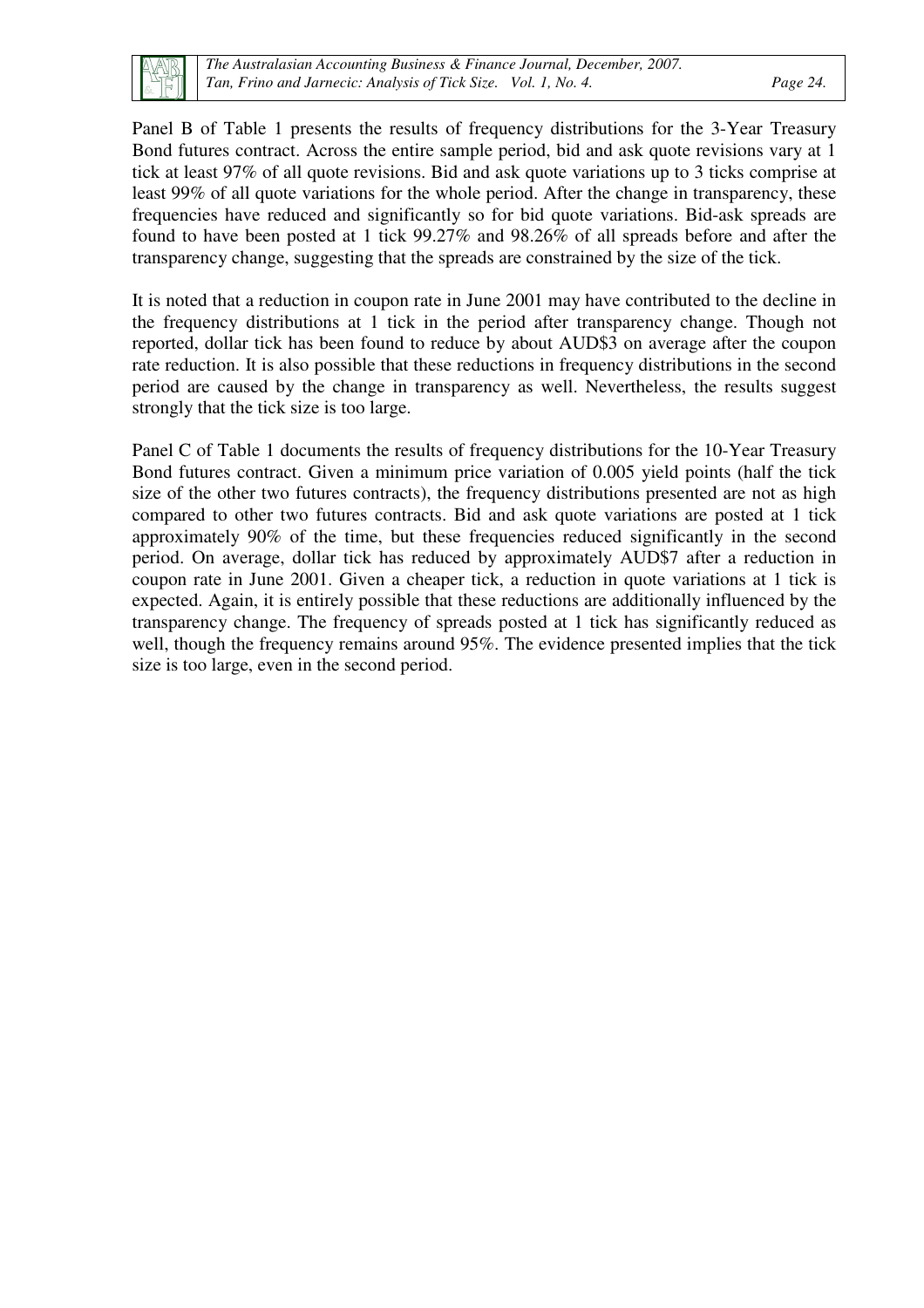

#### **Table 2 Frequency Distribution – Last Digit of Trade Price**

This table reports the frequency distribution of the last digit of trade price for the Bank Accepted Bill, 3-Year Treasury Bond and 10- Year Treasury Bond futures contracts respectively for the period 4 January 2000 to 1 February 2002. The minimum price variation is 0.01 yield points for the BAB and 3-Year Treasury Bond futures contracts, and 0.005 yield points for the 10-Year Treasury Bond futures contract. Panels A and B present the results before and after the change in transparency on 19 January 2001. The  $\chi^2$  test is used to test for uniform distribution (null hypothesis: frequencies not uniformly distributed).

|                  | <b>BAB</b> | 3YTB      | 10YTB    |
|------------------|------------|-----------|----------|
| Panel A: Pre     |            |           |          |
|                  |            |           |          |
| $\boldsymbol{0}$ | 10.42%     | 9.67%     | 51.91%   |
| 1                | 9.82%      | 9.01%     |          |
| $\overline{c}$   | 9.65%      | 9.40%     |          |
| 3                | 9.10%      | 9.67%     |          |
| $\overline{4}$   | 9.74%      | 10.50%    |          |
| 5                | 8.95%      | 10.02%    | 48.09%   |
| 6                | 9.43%      | 10.07%    |          |
| $\tau$           | 11.61%     | 10.65%    |          |
| 8                | 10.75%     | 11.31%    |          |
| 9                | 10.52%     | 9.70%     |          |
| $\chi^2$         | 423.83**   | 984.68**  | 368.98** |
| Panel B: Post    |            |           |          |
| $\boldsymbol{0}$ | 9.86%      | 9.77%     | 52.90%   |
| $\mathbf{1}$     | 9.00%      | 9.67%     |          |
| $\overline{c}$   | 9.49%      | 11.14%    |          |
| 3                | 9.84%      | 11.44%    |          |
| $\overline{4}$   | 10.19%     | 10.61%    |          |
| 5                | 9.38%      | 9.00%     | 47.10%   |
| 6                | 10.71%     | 8.98%     |          |
| $\overline{7}$   | 10.91%     | 9.23%     |          |
| 8                | 10.51%     | 10.63%    |          |
| 9                | 10.10%     | 9.53%     |          |
| $\chi^2$         | 249.84**   | 1952.69** | 841.87** |

\*\* denotes significance at the 0.001 level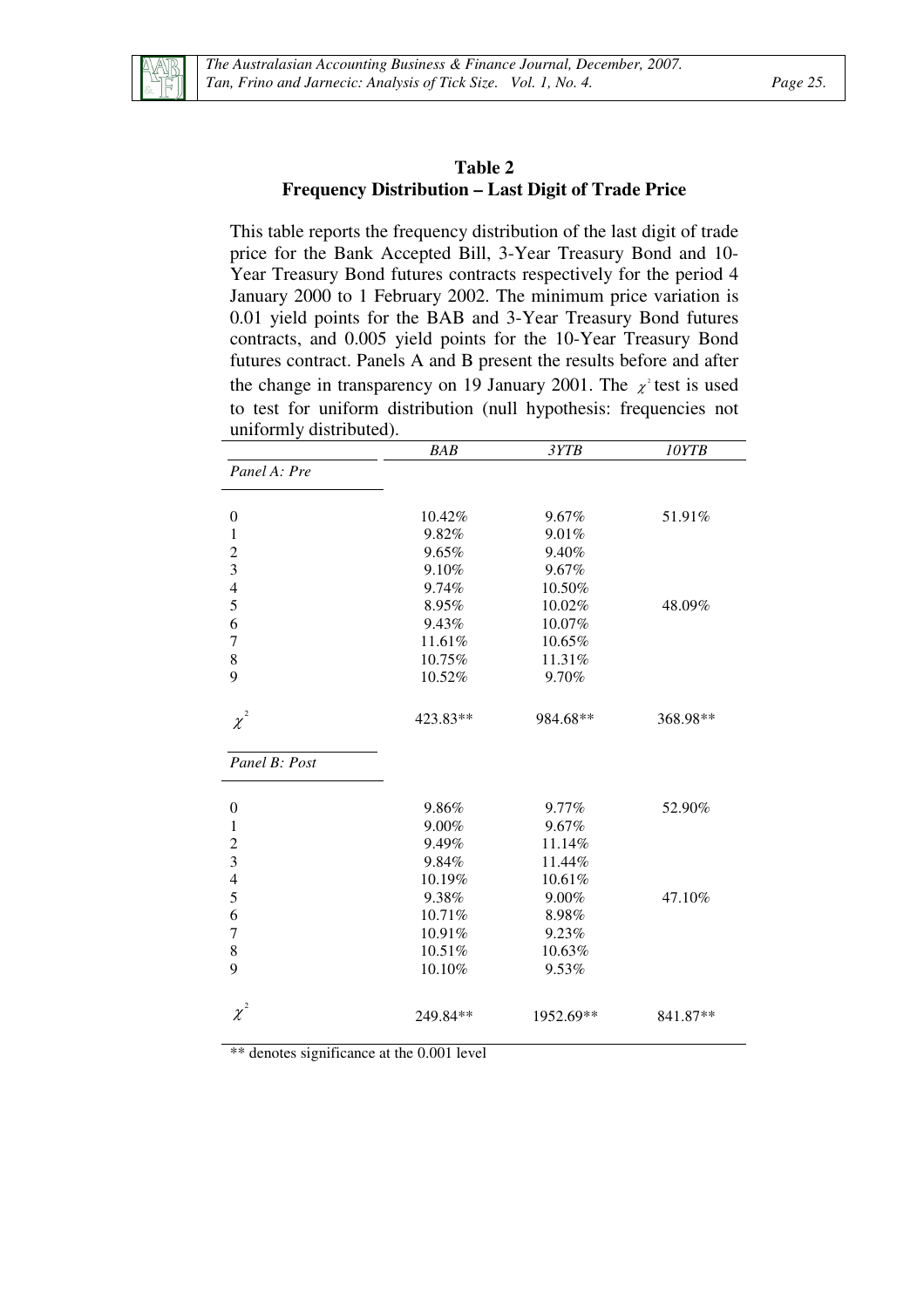As discussed previously, the results documented strongly suggest that the tick sizes are too large for all 3 futures contracts. To confirm this further, the frequency distributions of the last digit of trade price for these contracts are investigated for signs of price clustering. These frequencies would be expected to be uniformly distributed, i.e. no evidence of price clustering, if the tick size is too large. A  $\chi^2$  test is utilized to test for uniform distribution in this regard. The results are presented in Table 2.

Table 2 reports results which show that the frequency distributions of the last digit of trade price for the futures contracts are statistically uniform in both sample periods. There is no evidence of price clustering which otherwise would show that the tick size is too small. Given that the last digit of trade price for the 10-Year Treasury Bond futures contract can take only the values 5 or 0, the last two digits of trade price are also examined for uniform distribution, with results presented in Table 3.

These results reported in Table 3 are consistent with the evidence presented previously.

#### **Table 3 Frequency Distribution –Last Two Digits of Trade Price**

This table reports the frequency distribution of the last two digits of trade price for the 10-Year Treasury Bond futures contract for the period 4 January 2000 to 1 February 2002. The minimum price variation is 0.005 yield points for the 10-Year Treasury Bond futures contract.

|                  | Pre       | Post      |
|------------------|-----------|-----------|
|                  |           |           |
| $\boldsymbol{0}$ | 5.52%     | 5.17%     |
| 05               | 5.08%     | 4.29%     |
| 10               | 5.26%     | 4.92%     |
| 15               | 5.09%     | 4.40%     |
| 20               | 5.49%     | 5.07%     |
| 25               | 5.09%     | 4.52%     |
| 30               | 5.67%     | 5.26%     |
| 35               | 4.93%     | 4.98%     |
| 40               | 5.45%     | 5.68%     |
| 45               | 4.86%     | 5.29%     |
| 50               | 4.89%     | 5.65%     |
| 55               | 4.46%     | 4.82%     |
| 60               | 5.18%     | 5.49%     |
| 65               | 4.68%     | 4.95%     |
| 70               | 4.86%     | 5.53%     |
| 75               | 4.49%     | 4.69%     |
| 80               | 4.76%     | 5.14%     |
| 85               | 4.66%     | 4.82%     |
| 90               | 4.82%     | 4.97%     |
| 95               | 4.74%     | 4.34%     |
| $\chi^2$         | 1142.49** | 1657.64** |
|                  |           |           |

\*\* denotes significance at the 0.001 level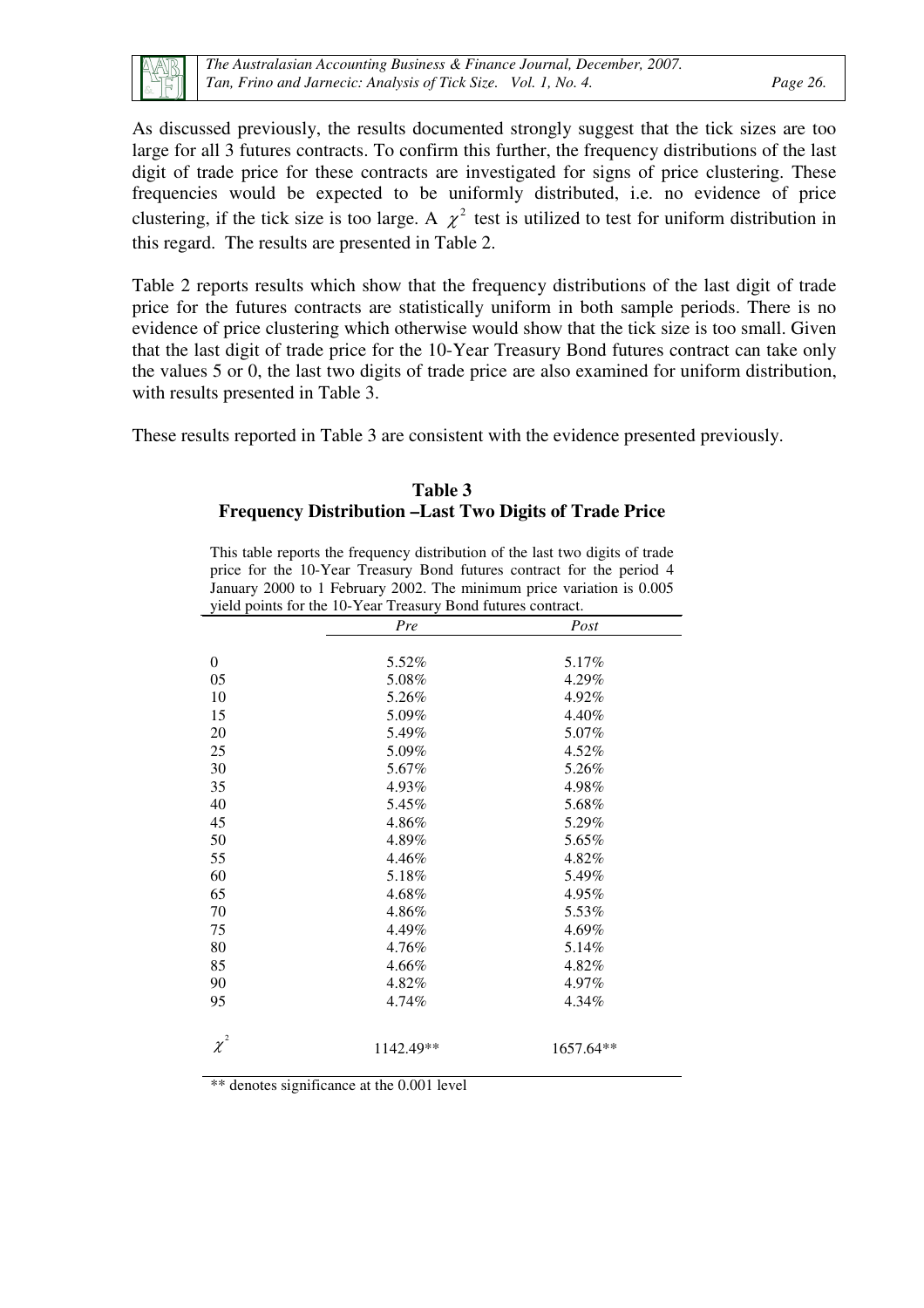

From the results reported above, there is strong evidence to suggest that the tick sizes for the Bank-Accepted Bill, 3-Year Treasury Bond and 10-Year Treasury Bond futures contracts are too large. The frequencies of bid and ask quote variations posted at the minimum tick before and after the change in transparency are excessively high — price precision is thereby sacrificed. Additionally, the frequency of bid-ask spreads posted at the minimum tick in both periods strongly suggest that the "true" spreads are smaller than the tick size.

#### **6.2 Impact of Tick Size on Market Quality**

Table 4 presents the descriptive statistics of the regression variables based on the tick data and 5-minute time-weighted data, for the sample period 19 June 2000 to 16 June 2001. Section A presents the summary statistics for tick data, and section B reports the summary statistics for time-weighted data. The dollar ticks (and hence dollar bid-ask spreads) for each futures contract differ in value as they are calculated differently. More importantly, there is evidence which show that the mean of the dollar tick is very close to the mean of dollar bid-ask spread for all interest rate futures, confirming evidence presented previously that the bid-ask spread is constrained at the tick. In particular, the values of both variables are identical for 3-Year Treasury Bond futures. Volatility, calculated at each 5-minute interval, appears to be subdued overall. This is expected given that majority of price changes occur at the tick size.

Table 5 reports the overall parameter estimates using both tick data and time-weighted data for the Bank Accepted Bill futures contract, 3-Year Treasury Bond futures contract and 10- Year Treasury Bond futures contract for the period 19 June 2000 to 16 June 2001.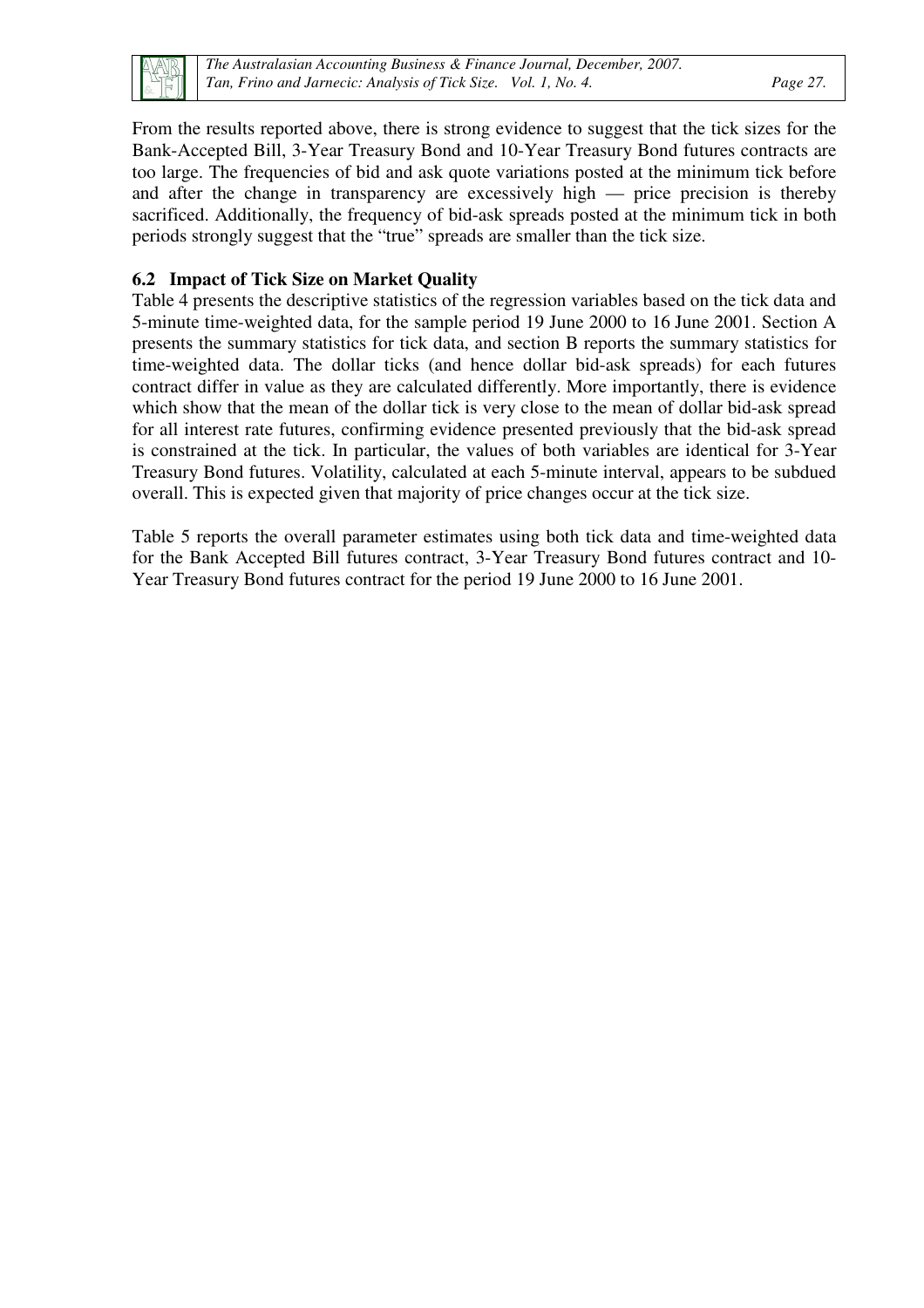

#### **Table 4 Descriptive Statistics**

This table presents descriptive statistics of regression variables for the Bank Accepted Bill, 3-Year Treasury Bond and 10-Year Treasury Bond futures contracts respectively for the period 19 June 2000 to 16 June 2001. Sections A and B report the descriptive statistics for tick data and time-weighted data respectively. These statistics are calculated for level variables. Panels A, B and C report the results for the Bank-Accepted Bill, 3-Year Treasury Bond and 10-Year Treasury Bond futures contracts, respectively. The "Level" and "Natural Log" columns display results before and after the application of natural logarithm. "Dollar Spread" is calculated by subtracting the contract value of bid quote from the contract value of ask quote, and expressed in Australian Dollars. "Dollar Tick" is calculated by dividing dollar spread by the number of tick at which it is posted, and expressed in Australian Dollars. "Average Depth" is the mean of bid and ask depths. "Trade Size" is the observed trade size. "Volatility" is generated over each 5-minute interval by calculating the variance of trade price.

#### **Section A: Tick Data**

|                      |       | <b>Dollar Tick</b> |       | <b>Dollar Spread</b> |        | <b>Average Depth</b> |       | <b>Trade Size</b> |
|----------------------|-------|--------------------|-------|----------------------|--------|----------------------|-------|-------------------|
|                      | Level | Natural Log        | Level | Natural Log          | Level  | Natural Log          | Level | Natural Log       |
| Panel A: BAB         |       |                    |       |                      |        |                      |       |                   |
| Mean                 | 23.99 | 3.18               | 24.83 | 3.20                 | 467.12 | 5.91                 | 42.83 | 2.89              |
| Median               | 24.00 | 3.18               | 24.00 | 3.18                 | 405.00 | 6.00                 | 25.00 | 3.22              |
| <b>Std Deviation</b> | 1.09  | 0.019              | 5.28  | 0.134                | 313.38 | 0.75                 | 53.67 | 1.55              |
| Panel B: 3Y T-Bond   |       |                    |       |                      |        |                      |       |                   |
| Mean                 | 30.28 | 3.41               | 30.28 | 3.41                 | 645.93 | 6.23                 | 32.24 | 2.66              |
| Median               | 30.35 | 3.41               | 30.35 | 3.41                 | 583.00 | 6.37                 | 19.00 | 2.94              |
| <b>Std Deviation</b> | 1.10  | 0.024              | 5.68  | 0.029                | 424.71 | 0.78                 | 44.82 | 1.44              |
| Panel C: 10Y T-Bond  |       |                    |       |                      |        |                      |       |                   |
| Mean                 | 48.27 | 3.88               | 49.14 | 3.89                 | 72.60  | 4.00                 | 10.68 | 1.64              |
| Median               | 47.77 | 3.87               | 47.83 | 3.87                 | 59.50  | 4.09                 | 5.00  | 1.61              |
| <b>Std Deviation</b> | 1.58  | 0.032              | 6.64  | 0.098                | 65.00  | 0.82                 | 15.53 | 1.23              |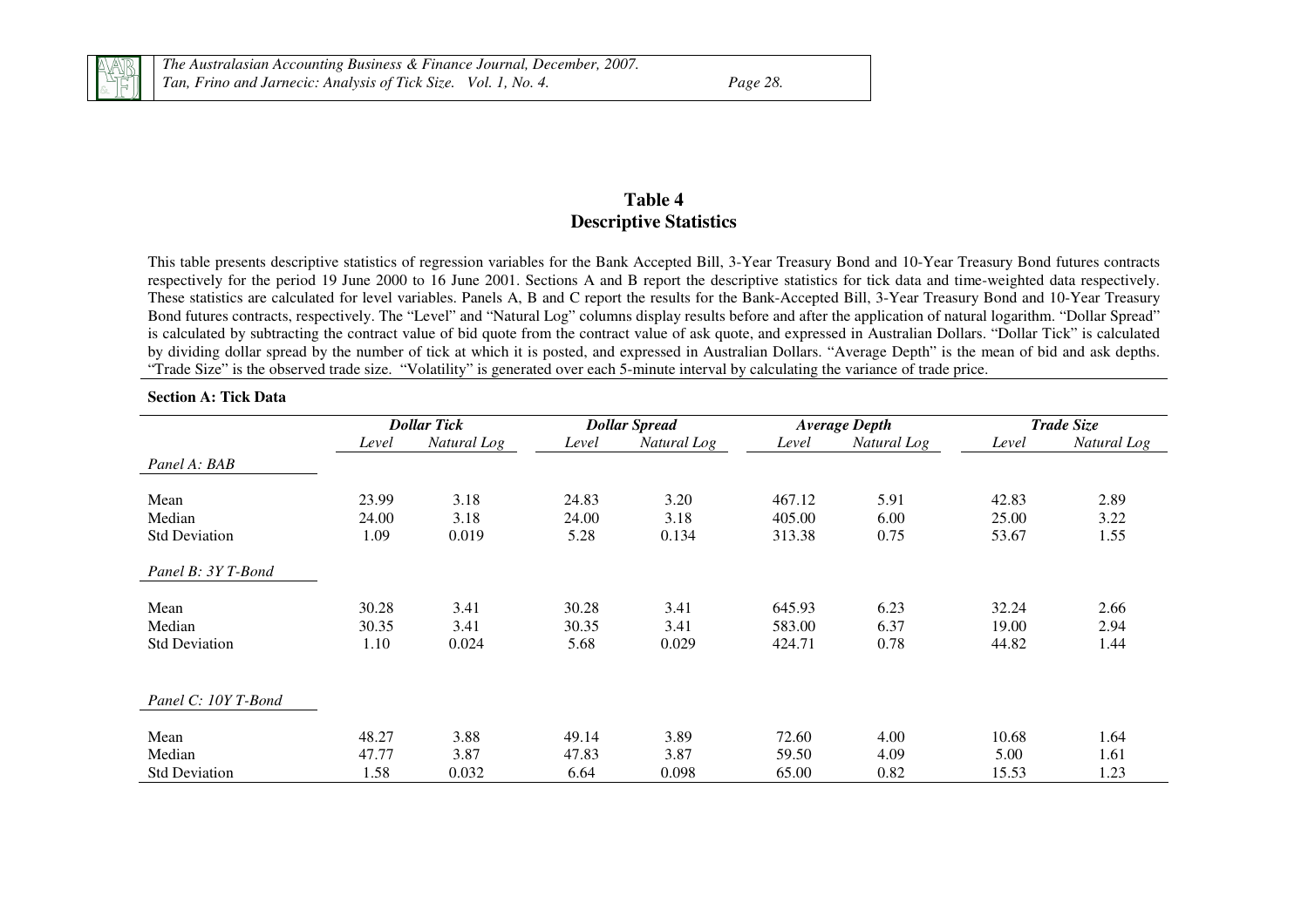

*The Australasian Accounting Business & Finance Journal, December, 2007. Tan, Frino and Jarnecic: Analysis of Tick Size. Vol. 1, No. 4. Page 29.* 

#### **Table 4 (con't):**

#### **Section B: Time-Weighted Data**

|                       |       | <b>Dollar Tick</b> | <b>Dollar Spread</b> |             |        | <b>Average Depth</b> |       | <b>Trade Size</b> |                | <b>Volatility</b> |
|-----------------------|-------|--------------------|----------------------|-------------|--------|----------------------|-------|-------------------|----------------|-------------------|
|                       | Level | Natural Log        | Level                | Natural Log | Level  | Natural Log          | Level | Natural Log       | Level          | Natural Log       |
| Panel A: BAB          |       |                    |                      |             |        |                      |       |                   |                |                   |
| Mean                  | 23.99 | 3.18               | 25.04                | 3.21        | 433.63 | 5.80                 | 27.23 | 2.59              | 6.08E-04       | 6.08E-04          |
| Median                | 23.99 | 3.18               | 24.00                | 3.18        | 372.43 | 5.90                 | 22.95 | 2.83              | $\overline{0}$ | $\overline{0}$    |
| <b>Std Deviation</b>  | 1.10  | 0.024              | 5.49                 | 0.139       | 301.75 | 0.78                 | 45.31 | 1.49              | 0.007          | 0.007             |
| Panel B:<br>3YT-Bond  |       |                    |                      |             |        |                      |       |                   |                |                   |
| Mean                  | 30.27 | 3.41               | 30.27                | 3.41        | 525.83 | 5.90                 | 24.45 | 2.18              | 1.73E-05       | 1.73E-05          |
| Median                | 30.32 | 3.41               | 30.32                | 3.41        | 454.36 | 6.10                 | 15.30 | 2.28              | $\Omega$       | $\overline{0}$    |
| <b>Std Deviation</b>  | 1.12  | 0.019              | 5.69                 | 0.019       | 406.20 | 0.94                 | 30.37 | 1.33              | 1.18E-04       | 1.18E-04          |
| Panel C:<br>10YT-Bond |       |                    |                      |             |        |                      |       |                   |                |                   |
| Mean                  | 48.32 | 3.87               | 49.91                | 3.90        | 56.78  | 3.70                 | 9.23  | 1.48              | 5.28E-06       | 5.28E-06          |
| Median                | 47.82 | 3.87               | 47.93                | 3.87        | 46.53  | 3.80                 | 5.84  | 1.46              | $\theta$       | $\theta$          |
| <b>Std Deviation</b>  | 1.63  | 0.033              | 8.07                 | 0.118       | 46.77  | 0.84                 | 11.92 | 1.02              | 2.72E-05       | 2.72E-05          |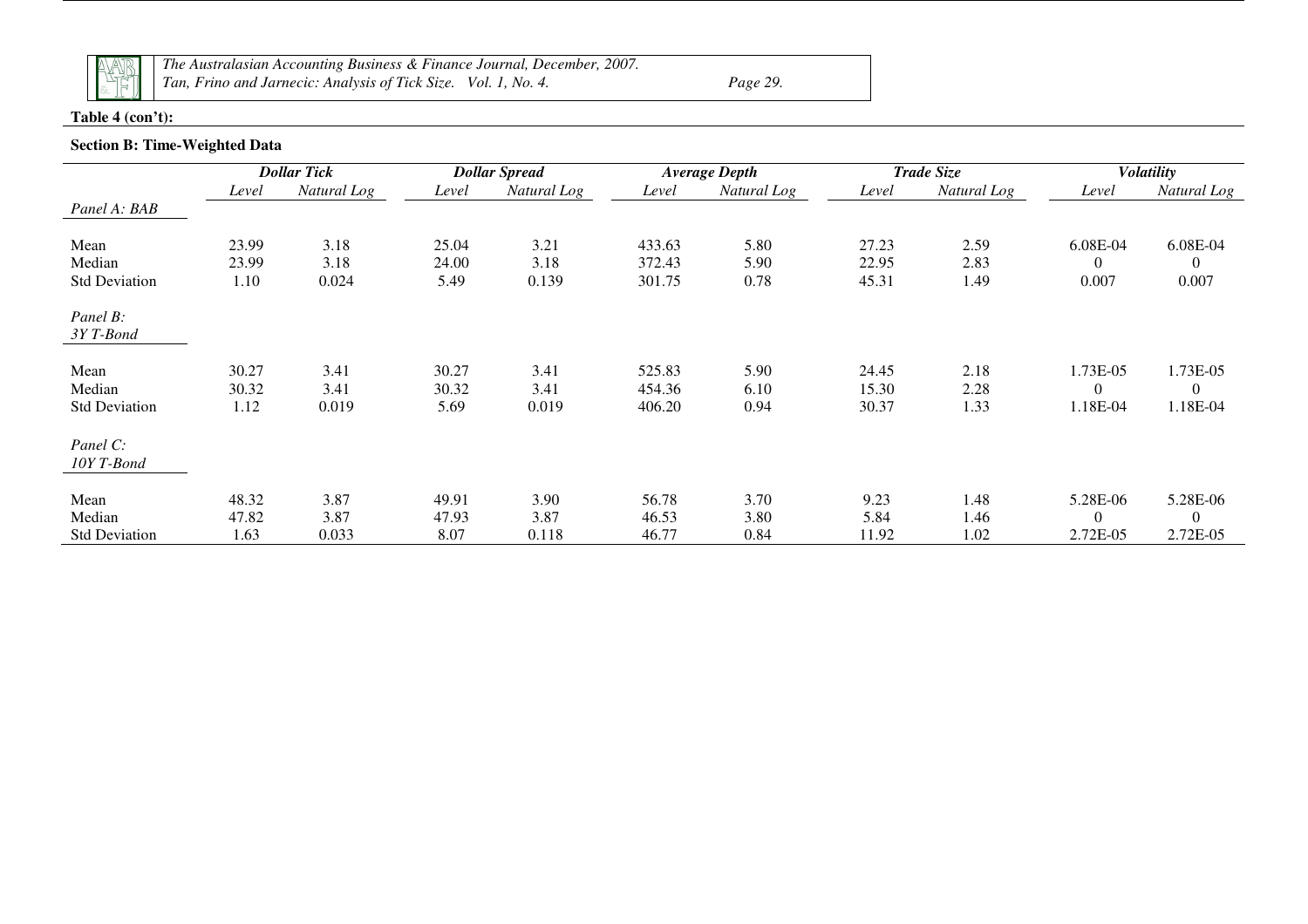

Panel A of Table 5 presents results of regression analysis performed on tick data. Though the adjusted *R*-square values are low, the *F*-statistics show that the regressions are all significant. There is weak evidence that dollar tick is inversely related to trade size for all contracts, suggesting that an increase in dollar tick (and transaction cost accordingly) will compromise trade size. Average quoted depth is documented to be positively and significantly related to dollar tick for all three futures contracts. These results are consistent with Harris (1996), that traders are more willing to provide greater depth as more protection (through increases in dollar tick) is available against quote-matching activities.

Panel B of Table 5 reports results of regression analysis conducted on time-weighted data. Given the loss of data, a loss in dynamics and thus of statistical significance are expected. Nevertheless, the evidence presented in Panel B shows that the structural relationships between the regressors and dollar tick are the same as shown in Panel A. That is, a significant and positive relationship between dollar tick and average quote depth, and a negative relationship between trade size and dollar tick, are documented for all futures. The inclusion of a volatility measure in the regression specification provides further insight into its relationship with dollar tick.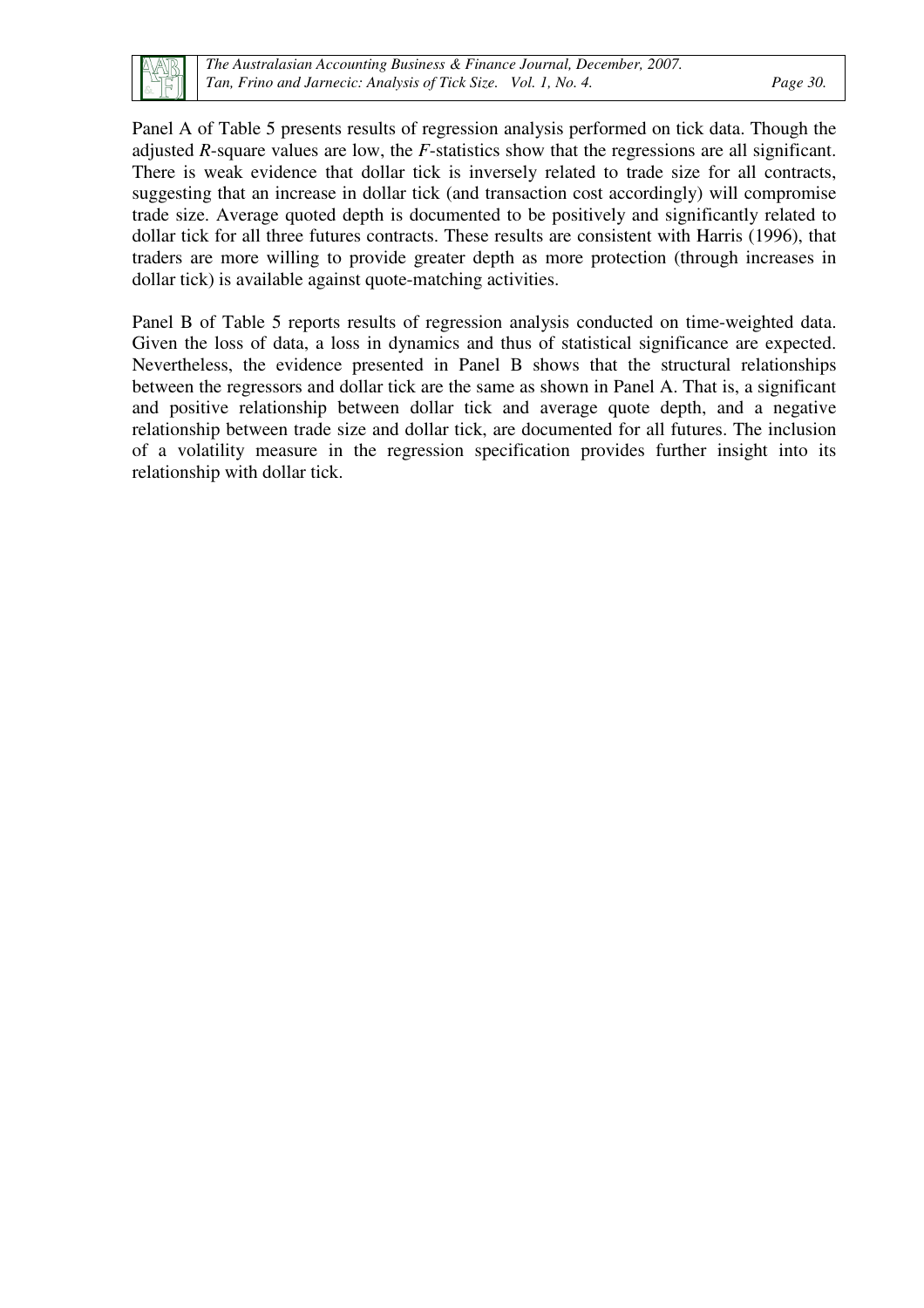

#### **Table 5 Overall Regression Analysis by Tick and Time-Weighted Data**

This table reports the results of regression analysis by which the change in dollar tick is regressed against changes in traded volume, average depth, volatility and one own lag, for the Bank Accepted Bill, 3-Year Treasury Bond and 10-Year Treasury Bond futures contracts respectively over the period 19 June 2000 to 16 June 2001. The regression specification applied to tick data (shown in Panel A) is specified as:

$$
DollarTick_{i,t} = \alpha_1 + \beta_1 TradeSize_{i,t} + \gamma_1 AvDepth_{i,t} + \delta_1 DollarTick_{i,t-1} + e_t
$$

The regression specification applied to time-weighted data (shown in Panel B) is:

$$
DollarTick_{i,t} = \alpha_2 + \beta_2 TradeSize_{i,t} + \gamma_2 AvDepth_{i,t} + \mu_2 Volat_{i,t} + \delta_2 DollarTick_{i,t-1} + e_t
$$

*The t*-statistics are reported in parentheses. Results are Newey-West (1987) adjusted for heteroskedasticity and autocorrelation.

|                                | $\alpha$           | Trade Size               | Average Depth           | Volatility      | $DollarTick_{t-1}$    | $Adj-R^2$ | $d$ -stat | F-stat  |       | $\boldsymbol{N}$ |
|--------------------------------|--------------------|--------------------------|-------------------------|-----------------|-----------------------|-----------|-----------|---------|-------|------------------|
| Panel A:<br>Tick Data          |                    |                          |                         |                 |                       |           |           |         |       |                  |
| <b>BAB</b>                     | 2.56E-06<br>(0.43) | $-1.43E-07$<br>$(-0.83)$ | 2.90E-07<br>$(3.52)$ ** |                 | 0.265<br>$(39.98)$ ** | 0.07      | 2.08      | 1870.16 | $***$ | 74115            |
| 3-Year T-Bond                  | 3.12E-06<br>(0.54) | $-3.72E-08$<br>$(-0.23)$ | 9.31E-07<br>$(2.84)$ ** |                 | 0.213<br>$(40.41)$ ** | 0.06      | 2.05      | 4129.37 | $***$ | 255134           |
| 10-Year T-Bond                 | 6.43E-06<br>(0.29) | $-1.26E-06$<br>$(-1.67)$ | 3.50E-06<br>$(4.04)$ ** |                 | 0.168<br>$(43.46)$ ** | 0.05      | 2.04      | 3178.40 | $***$ | 228297           |
| Panel B:<br>Time-Weighted Data |                    |                          |                         |                 |                       |           |           |         |       |                  |
| <b>BAB</b>                     | 3.36E-05<br>(0.56) | $-1.57E-06$<br>$(-0.87)$ | 6.17E-07<br>$(2.50)*$   | 0.06<br>(1.28)  | 0.301<br>$(15.83)$ ** | 0.19      | 2.19      | 781.82  | $**$  | 13527            |
| 3-Year T-Bond                  | 9.91E-05<br>(0.59) | $-9.43E-07$<br>$(-0.61)$ | 2.69E-07<br>$(2.33)*$   | 2.78<br>(1.04)  | 0.283<br>$(15.66)$ ** | 0.08      | 2.07      | 600.13  | $***$ | 26660            |
| 10-Year T-Bond                 | 1.76E-03<br>(0.29) | 1.76E-05<br>$(-1.37)$    | 1.05E-05<br>$(2.20)*$   | 10.43<br>(1.74) | 0.231<br>$(10.06)$ ** | 0.09      | 2.03      | 443.08  | $***$ | 28996            |

\* denotes significance at the 0.05 level

\*\* denotes significance at the 0.01 level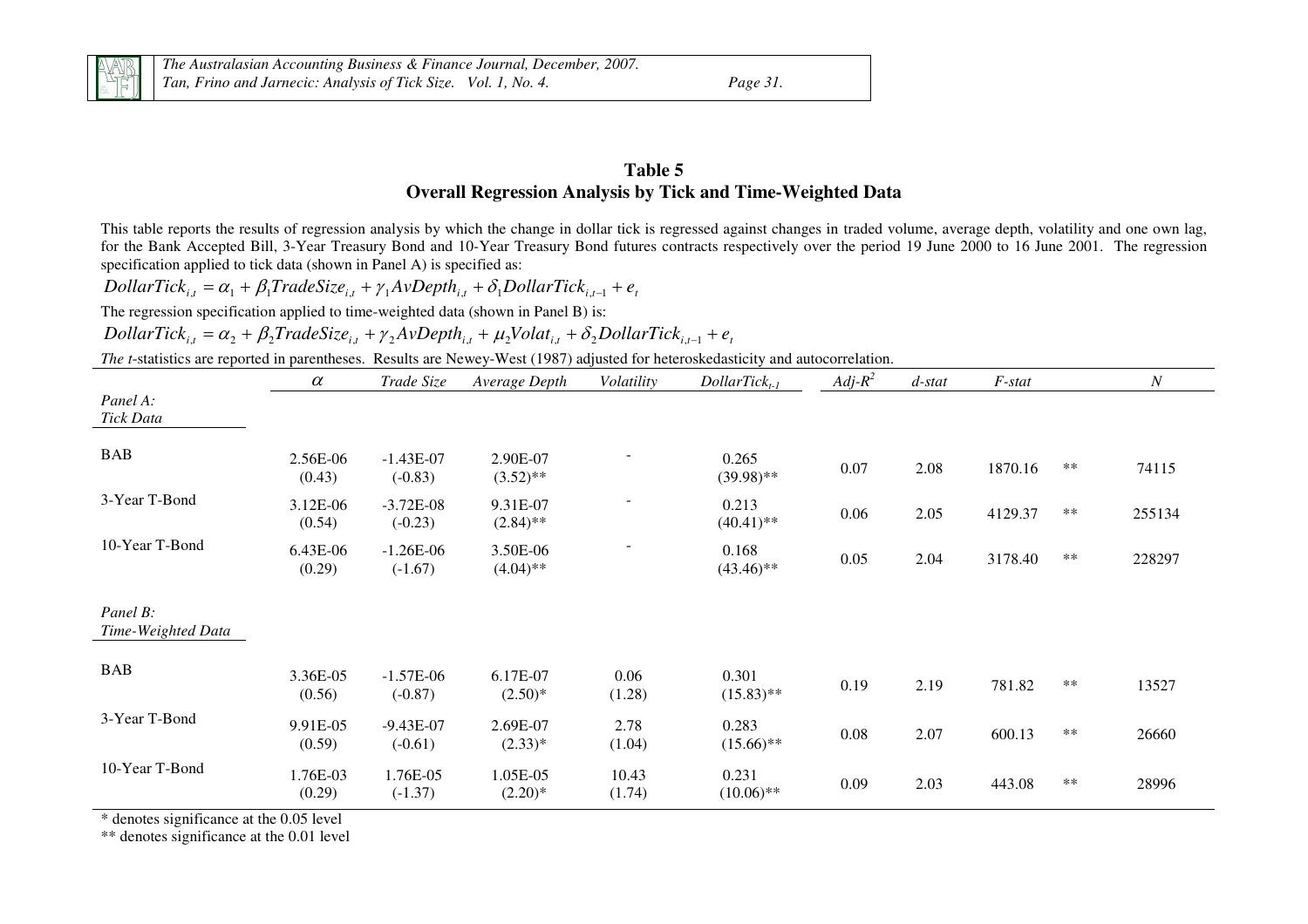#### **Table 6 Regression Analysis –Tick Data**

This table reports the results of regression analysis by which the change in dollar tick is regressed against changes in traded volume, average depth and one own lag, for the Bank Accepted Bill, 3-Year Treasury Bond and 10-Year Treasury Bond futures contracts respectively over the periods 19 June 2000 to 18 January 2001 ("pre" period), and 20 January to 16 June 2001 ("post" period). The regression specification applied is stated as  $DollarTick_{i,t} = \alpha_1 + \beta_1 TradeSize_{i,t} + \gamma_1 AvDepth_{i,t} + \delta_1 DollarTick_{i,t-1} + e_t$ 

Panels A and B present results before and after the change in transparency on 19 January 2001, respectively. The *t*-statistics are reported in parentheses. Results are Newey-West (1987) adjusted for heteroskedasticity and autocorrelation.

|                  | $\alpha$                 | Trade Size               | Average Depth            | $DollarTick_{t-1}$    | $Adj-R^2$ | $d$ -stat | F-stat  |       | $\cal N$ |
|------------------|--------------------------|--------------------------|--------------------------|-----------------------|-----------|-----------|---------|-------|----------|
| Panel A:<br>Pre  |                          |                          |                          |                       |           |           |         |       |          |
| <b>BAB</b>       | 2.90E-06<br>(0.36)       | $-2.69E-07$<br>$(-1.22)$ | 2.16E-07<br>$(2.12)^*$   | 0.257<br>$(31.70)**$  | 0.07      | 2.08      | 988.20  | $***$ | 41861    |
| 3-Year T-Bond    | 9.56E-06<br>(1.29)       | $-1.95E-08$<br>$(-0.27)$ | 7.64E-07<br>$(8.88)$ **  | 0.218<br>$(39.41)$ ** | 0.05      | 2.06      | 2327.53 | $***$ | 138707   |
| 10-Year T-Bond   | 2.91E-05<br>(1.06)       | $-1.10E-06$<br>$(-0.66)$ | 3.31E-06<br>$(4.05)$ **  | 0.199<br>$(35.74)$ ** | 0.05      | 2.04      | 1813.32 | $***$ | 130375   |
| Panel B:<br>Post |                          |                          |                          |                       |           |           |         |       |          |
| <b>BAB</b>       | 1.98E-06<br>(0.21)       | $-3.26E-08$<br>$(-0.13)$ | 4.22E-07<br>$(3.05)$ **  | 0.263<br>$(-6.68)$ ** | 0.08      | 2.09      | 886.41  | $**$  | 32254    |
| 3-Year T-Bond    | $-4.63E-06$<br>$(-0.50)$ | $-5.34E-08$<br>$(-0.21)$ | 1.15E-06<br>$(11.15)$ ** | 0.209<br>$(7.51)$ **  | 0.05      | 2.04      | 1813.45 | $***$ | 116427   |
| 10-Year T-Bond   | $-2.37E-05$<br>$(-0.66)$ | $-9.24E-07$<br>$(-0.38)$ | 5.33E-06<br>$(3.22)$ **  | 0.200<br>$(26.96)$ ** | 0.06      | 2.03      | 1364.59 | $***$ | 97922    |

\* denotes significance at the 0.05 level

\*\* denotes significance at the 0.01 level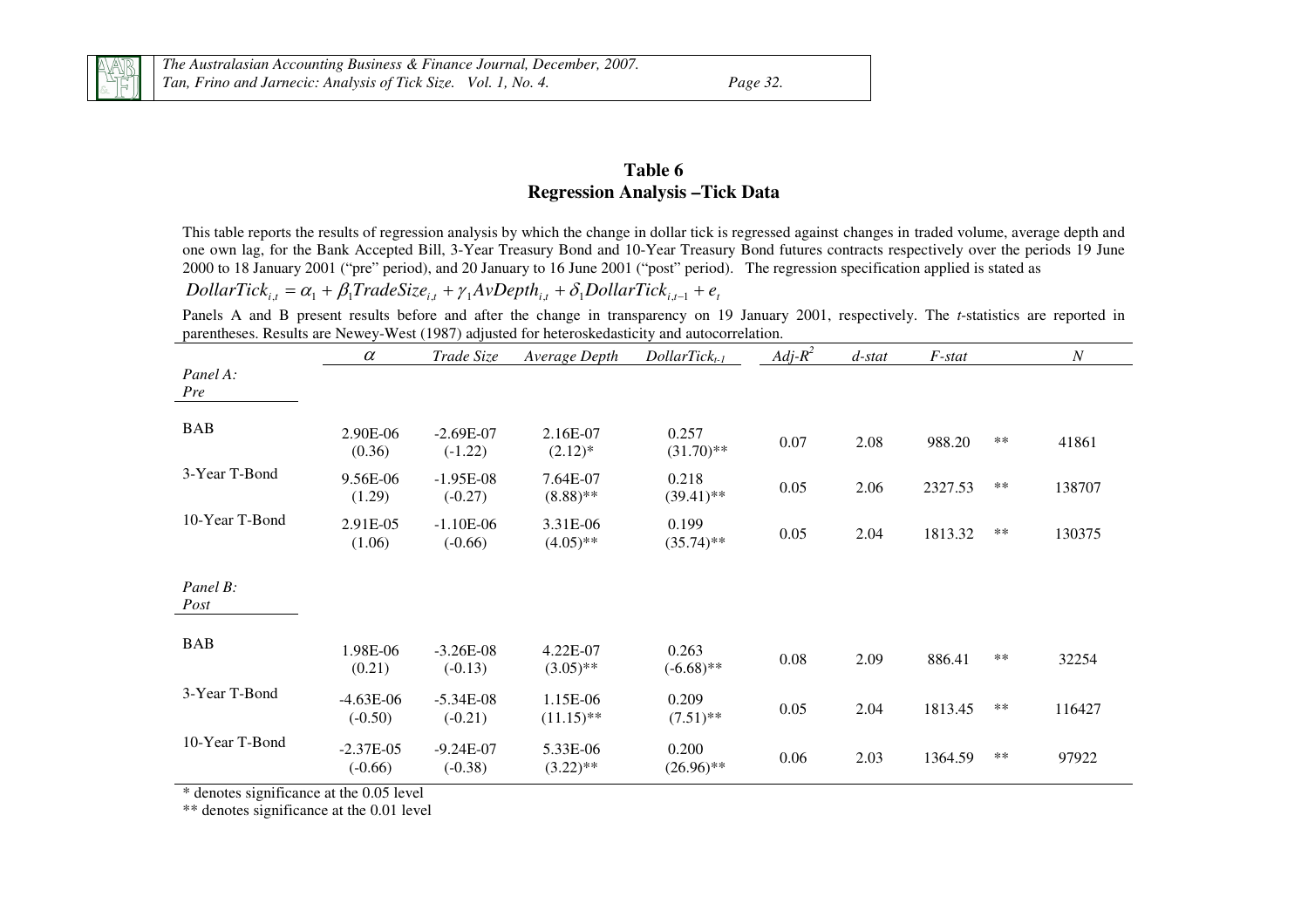There is evidence that shows a positive relationship between dollar tick and volatility, though the results are not significant. For both sets of data, the estimated coefficients for trade size and average quote depth are less than one, suggesting that the variables are not elastic to changes in dollar tick.

Table 6 presents results of regression analysis conducted on tick data separated into two sample periods covering the pre and post transparency change for the Bank Accepted Bill, 3- Year Treasury Bond and 10-Year Treasury Bond futures contracts. The "pre" period covers 19 June 2000 to 18 January 2001 while the "post" period spans from 20 January 2001 to 16 June 2001.

Panels A and B of Table 6 report results for the sample periods before and after the change in transparency respectively. In both sub-samples, significant results are documented for all three contracts. Dollar tick is found to be positively and significantly related to average quote depth for all contracts. Again, there is weak evidence to suggest that trade size is negatively related to dollar tick. Similarly, average quote depth is positively and significantly related to dollar tick for all contracts. The documented results imply that the structural relationships between dollar ticks, trade size and average quoted depth are consistent even after the change in transparency.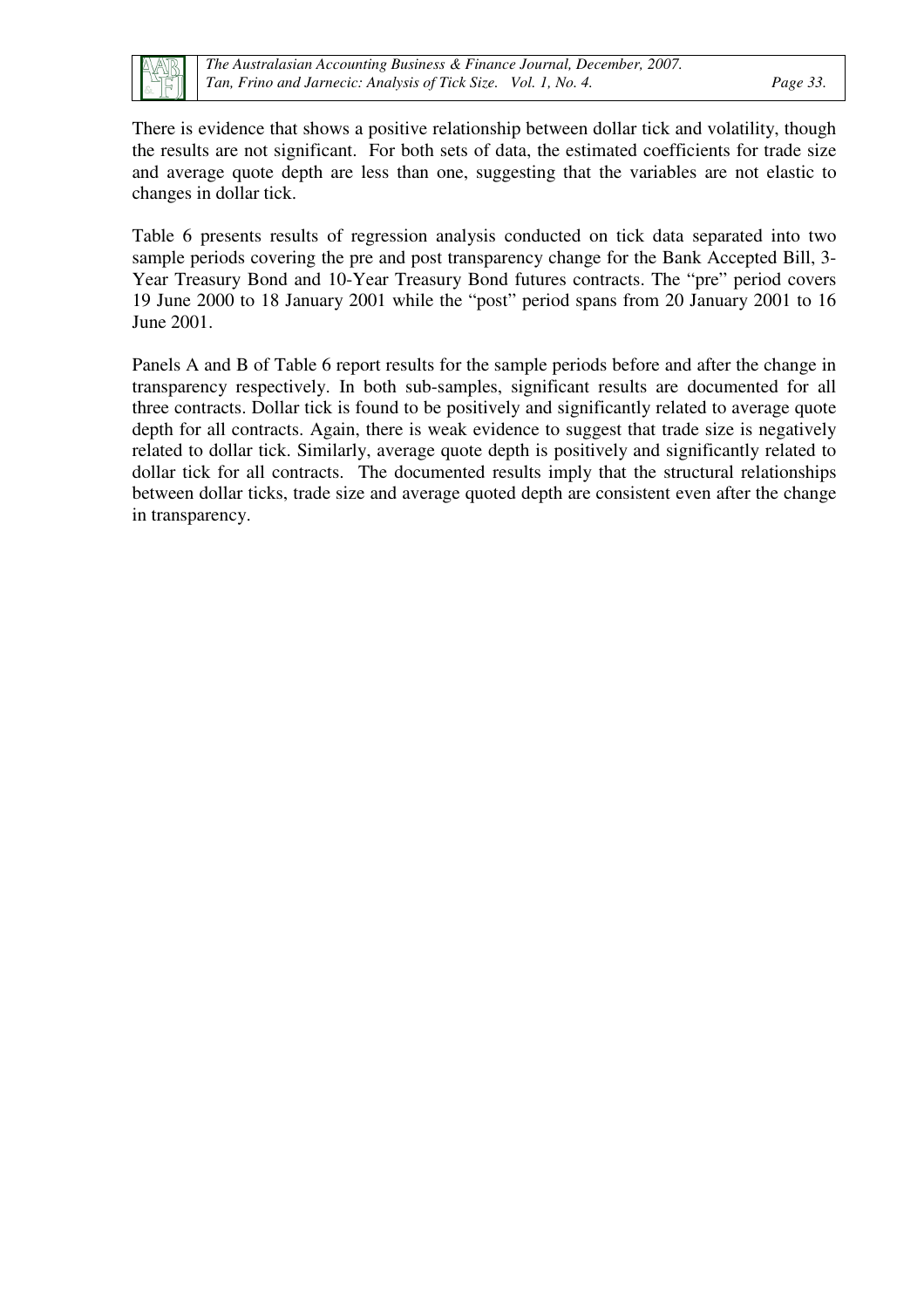#### **Table 7 Regression Analysis –Time-Weighted Data**

This table reports the results of regression analysis by which the change in dollar tick is regressed against changes in traded volume, average depth, volatility and one own lag, for the Bank Accepted Bill, 3-Year Treasury Bond and 10-Year Treasury Bond futures contracts respectively over the periods 19 June 2000 to 18 January 2001 ("pre" period), and 20 January to 16 June 2001 ("post" period). Variables are time-weighted in 5 minute intervals. The regression is specified as:  $DollarTick_{i,t} = \alpha_2 + \beta_2 TradeSize_{i,t} + \gamma_2 A vDepth_{i,t} + \mu_2 Volat_{i,t} + \delta_2 DollarTick_{i,t-1} + e_t$ 

Panels A and B present results before and after the change in transparency on 19 January 2001, respectively. The *t*-statistics are reported in parentheses. Results are Newey-West (1987) adjusted for heteroskedasticity and autocorrelation.

|                  | $\alpha$                 | Trade Size               | Average Depth          | Volatility      | $DollarTick_{t-1}$    | $Adj-R^2$ | $d$ -stat | F-stat |       | $\cal N$ |
|------------------|--------------------------|--------------------------|------------------------|-----------------|-----------------------|-----------|-----------|--------|-------|----------|
| Panel A:<br>Pre  |                          |                          |                        |                 |                       |           |           |        |       |          |
| <b>BAB</b>       | 1.68E-05<br>(0.59)       | $-1.30E-06$<br>$(-1.50)$ | 1.13E-07<br>$(2.23)*$  | 0.22<br>(1.33)  | 0.291<br>$(15.80)$ ** | 0.17      | 2.17      | 378.26 | $***$ | 7465     |
| 3-Year T-Bond    | 9.51E-05<br>(1.53)       | $-5.05E-07$<br>$(-0.25)$ | 8.65E-07<br>$(2.11)^*$ | 2.69<br>(1.41)  | 0.313<br>$(12.43)$ ** | 0.10      | 2.10      | 417.49 | $***$ | 14835    |
| 10-Year T-Bond   | 2.39E-04<br>(1.19)       | $-3.52E-05$<br>$(-1.91)$ | 1.54E-05<br>$(2.27)^*$ | 12.42<br>(1.53) | 0.261<br>$(10.04)$ ** | 0.08      | 2.05      | 338.50 | $***$ | 16671    |
| Panel B:<br>Post |                          |                          |                        |                 |                       |           |           |        |       |          |
| <b>BABs</b>      | 1.43E-05<br>(0.39)       | $-2.33E-06$<br>$(-1.56)$ | 2.11E-06<br>$(2.26)^*$ | 0.05<br>(1.32)  | 0.342<br>$(16.53)$ ** | 0.21      | 2.21      | 410.89 | $***$ | 6062     |
| 3-Year T-Bond    | $-4.43E-05$<br>$(-0.46)$ | $-1.45E-06$<br>$(-0.61)$ | 4.21E-07<br>$(2.05)^*$ | 3.90<br>(0.37)  | 0.257<br>$(5.53)$ **  | 0.07      | 2.04      | 209.63 | $***$ | 11825    |
| 10-Year T-Bond   | $-7.7E-04$<br>$(-0.66)$  | $-1.20E-05$<br>$(-1.36)$ | 3.79E-06<br>$(2.37)^*$ | 10.48<br>(1.27) | 0.196<br>$(5.03)$ **  | 0.09      | 2.02      | 233.0  | $***$ | 12325    |

\* denotes significance at the 0.05 level

\*\* denotes significance at the 0.01 level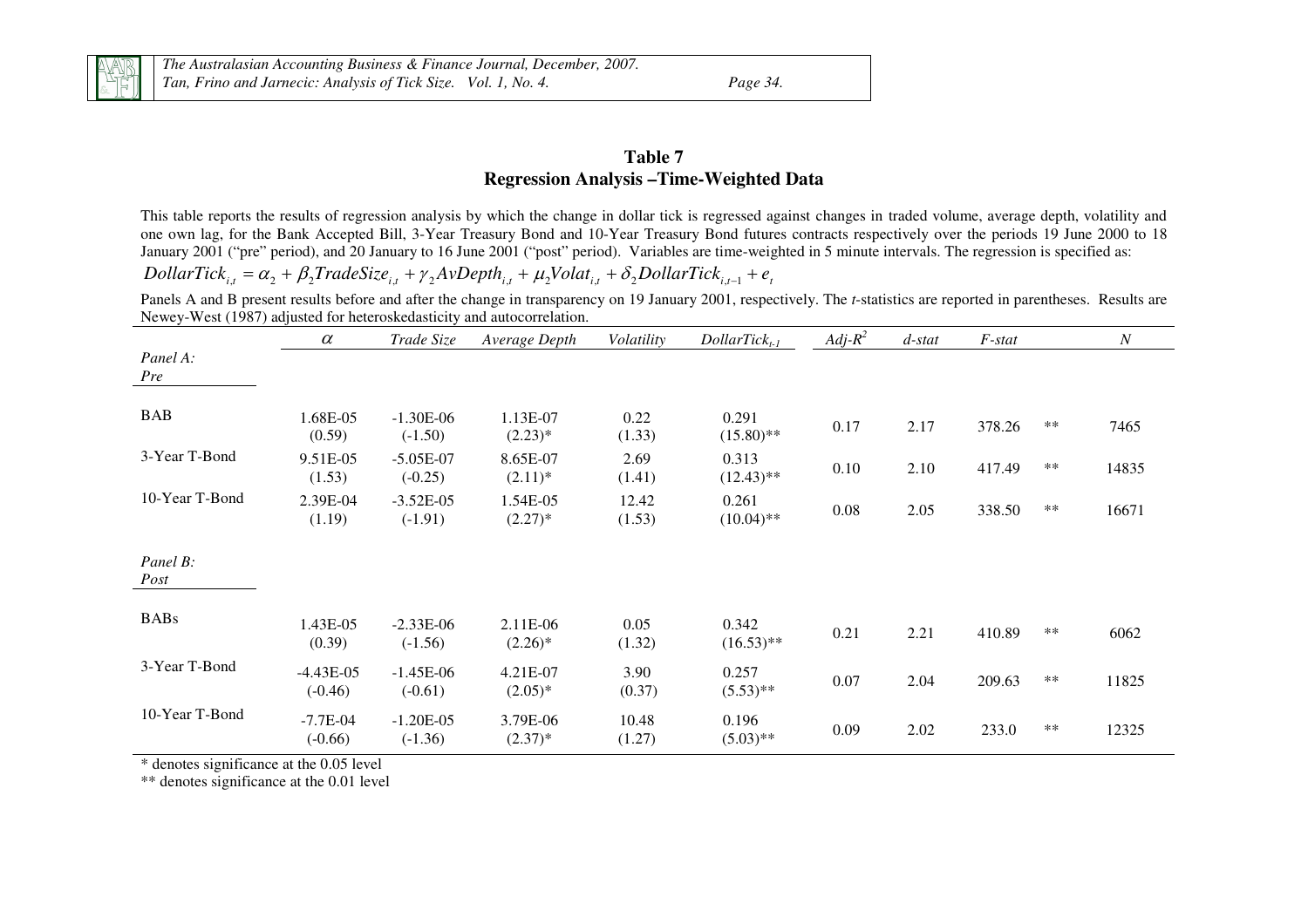

Table 7 presents results of regression analysis conducted on 5-minute time-weighted data separated into two sub-samples by the date of the transparency change for the three interest rate futures contracts. The "pre" period spans 19 June 2000 to 18 January 2001 while the "post" period covers 20 January 2001 to 16 June 2001. Significant results are documented for all three contracts in both sub-samples. Results presented in this table confirm earlier findings on the relationships between the variables.

Overall, there is strong evidence to suggest that the average quoted depth is positive and significantly related to dollar tick, consistent with Harris (1996). However, as the results are not elastic to changes in dollar tick, the effects are unlikely to be economically significant. There is weak evidence to imply a negative relationship between trade size and dollar tick. Positive relationship between dollar tick and price volatility is found (albeit not significant) for all futures contracts. With the exception for price volatility, the parameter estimates for both trade size and average quoted depth are less than one, implying that they are not elastic to dollar tick changes. The empirical results are robust to the change in transparency on January 19 2001.

#### **7 CONCLUSIONS AND SUGGESTIONS FOR FUTURE RESEARCH**

This paper highlights one of the important links between security design and trading outcomes through an investigation of the tick size, as well as the relationship between tick size and market quality variables such as quoted spread, depth, volatility and volume of the Bank Accepted Bill futures contract, 3-Year Treasury Bond futures contract and 10-Year Treasury Bond futures contract traded on the Sydney Futures Exchange. The evidence presented in this study is particularly relevant to policy makers and regulators.

Evidence presented from the analysis of the frequency of bid and ask quote variations show a high percentage of variations posted at one tick for all three futures contracts. Analysis of the quoted spreads also show a high frequency of spreads posted at the minimum tick. This significant evidence strongly suggests that the tick sizes for all interest rate futures contracts are too large.

The examination of the relationship between dollar tick and market quality variables shows that an increase in dollar tick would adversely impact market quality. Using the periods before and after the change of transparency on 19 January 2001 for robustness, the evidence presented shows that dollar tick is significantly and positively related to average quoted depth, though the parameter estimates suggest that average quoted depth is not elastic to changes in dollar tick, given that the estimates are all less than one. Therefore, the effects are not likely to be economically significant. Nevertheless, this finding is consistent with Harris (1996) who argues that as dollar tick firms quote matching activities become more expensive to conduct. Market participants are therefore more confident in posting bigger depth. There is weak evidence that shows that dollar tick is positively related to trade price volatility, and negatively related to trade size. This is consistent with previous findings on the relationships between bid-ask spreads, volatility and volume.

Given the evidence that bid-ask spreads are often posted at the tick size, the implication is that dollar spreads are forced to widen as dollar tick becomes more expensive given varying yield levels. On the other hand, a more expensive dollar tick provides better protection for traders from quote-matching activities. Ideally, an unvarying dollar tick big enough to discourage quote-matching activities is preferred. The former is relatively easy to implement, but determining the tick size which balances the degree of price resolution with the level of quotematching activities will prove to be difficult and remains a potential subject for future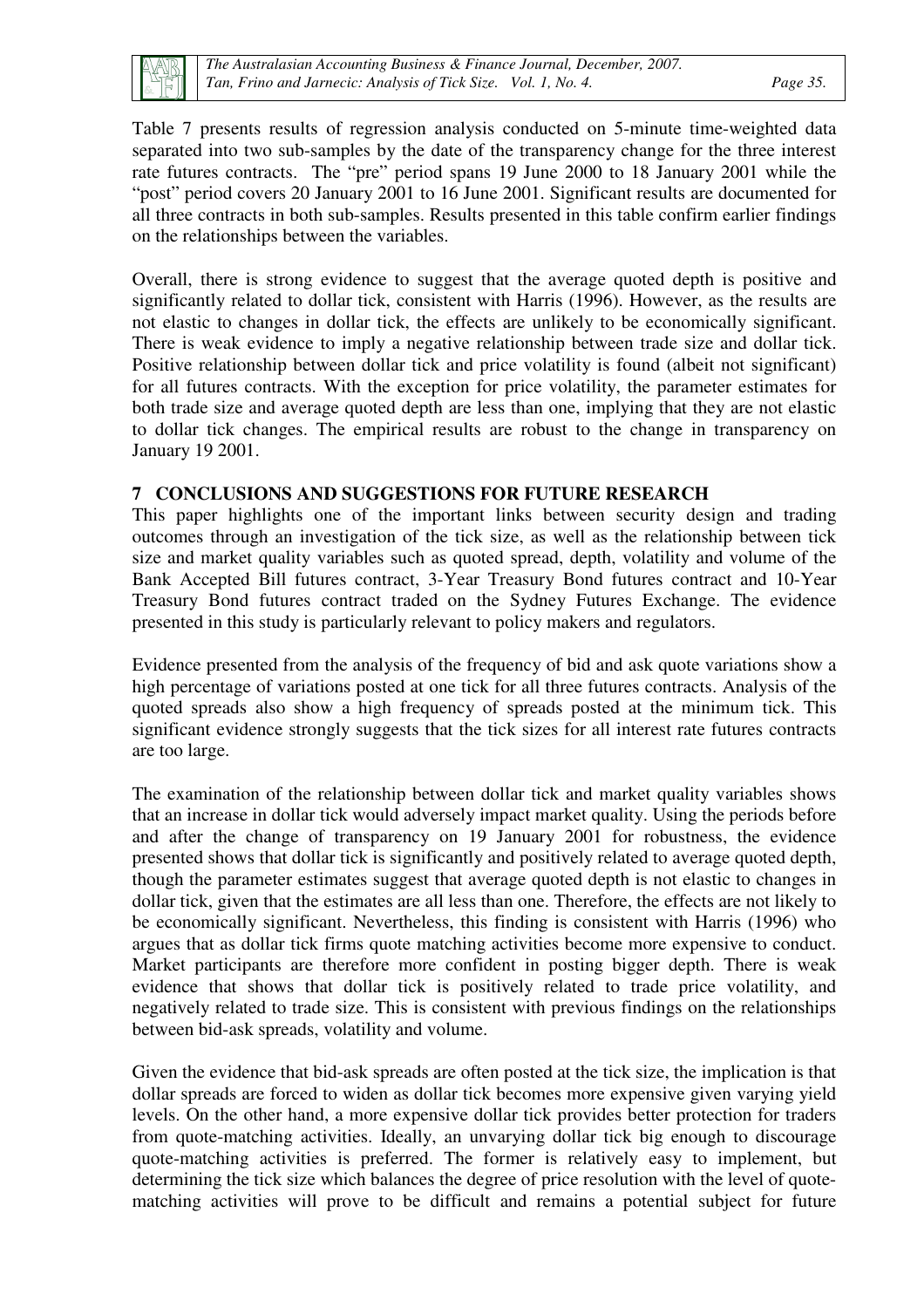research.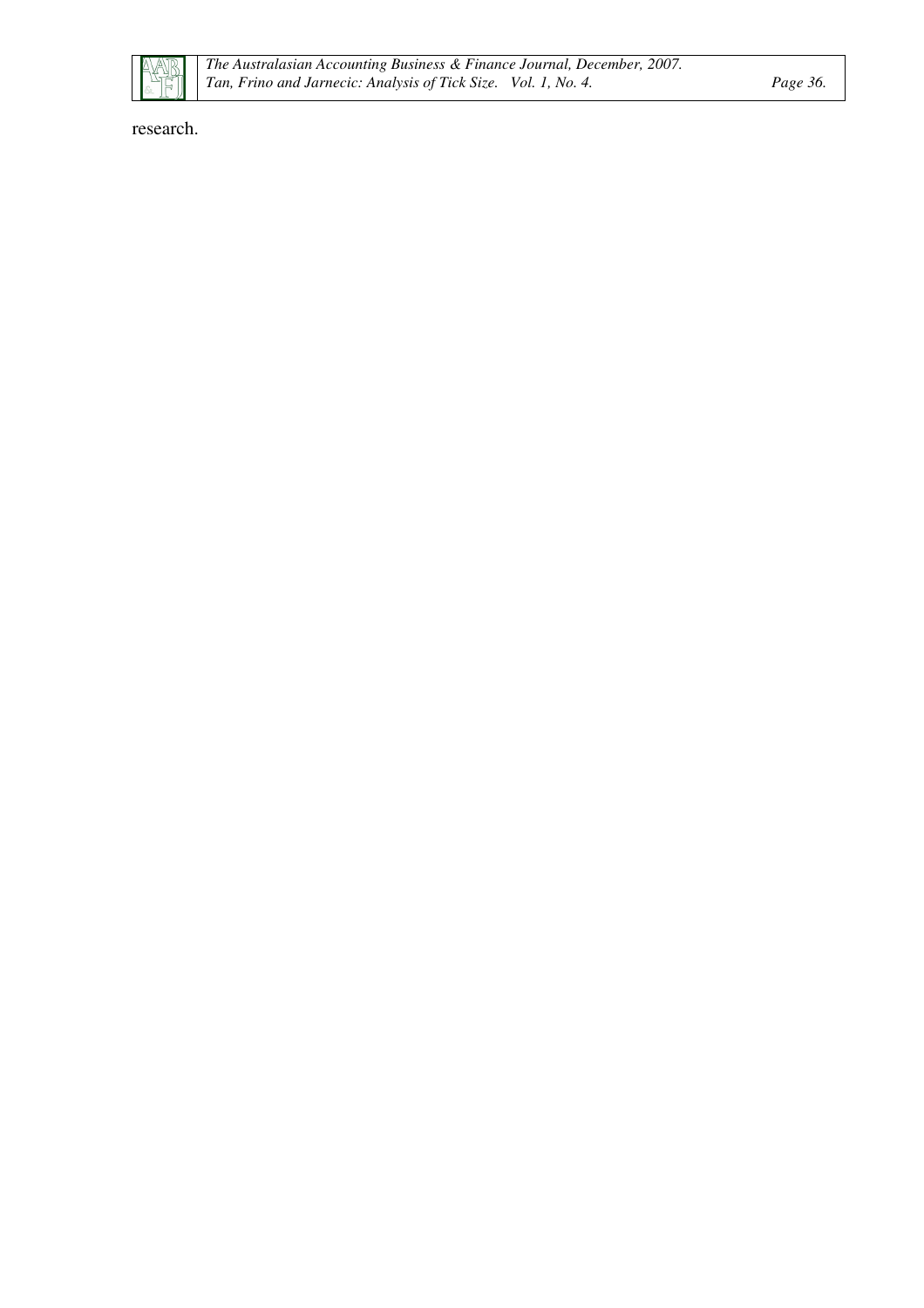

#### **REFERENCES**

- Ahn, H. J., C. Cao and H. Choe (1996), Tick size, spread, and volume, *Journal of Financial Intermediation* 5, 2- 22.
- Ahn, H. J., C. Cao and H. Choe (1998), Decimalization and competition among stock markets: evidence from the Toronto stock exchange cross-listed securities, *Journal of Financial Markets* 1, 51-87.
- Ahn, H. J., J. Cai, K. Chan and Y. Hamao (2001), Tick size change and liquidity provision on the Tokyo stock exchange, *Working Paper*.
- Aitken, M. and C. Comerton-Forde (2005), Do reductions in tick sizes influence liquidity?, *Accounting and Finance* 45, 171-184.
- Bacidore, J. (1997), The impact of decimilization on market quality: an empirical investigation of the Toronto Stock Exchange, *Journal of Financial Intermediation* 6, 92-120.
- Ball, C.A., W.A. Torous and A.E. Tschoegl, 1985, The degree of price resolution: the case of the gold market, *Journal of Futures Markets* 5, 29-43.
- Beaulieu, M.-C., S. K. Ebrahim and I. G. Morgan (2003), Does tick size influence price discovery? Evidence from the Toronto stock exchange, *Journal of Futures Market* 23, 49-66.
- Chan, K.C., and C.Y. Hwang (2001), The impact of tick size on the quality of order-driven market: Evidence from the Stock Exchange of Hong Kong, *Working Paper*, Hong Kong University of Science and Technology.
- Crack, T. (1995), Tinkering with ticks: choosing minimum price variation for the US equity markets, *Working Paper*, Indiana University.
- Dickey, D. and W.A. Fuller (1981), Likelihood ratio statistics for autoregressive time series with a unit root, *Econometrica* 49, 1057-1072.
- Fischer, A. (2004), Price clustering in the FX market: a disaggregate analysis using central bank interventions, *CEPR Discussion Papers* 4529.
- Goldstein, M. and K. Kavajecz (2000), Eights sixteenths and market depth: changes in tick size and liquidity provision on the NYSE, *Journal of Financial Economics* 56, 125-149.
- Griffiths, M., B. Smith, D. Turnbull and R. White (1998), The role of tick size in upstairs trading and downstairs trading, *Journal of Financial Intermediation* 7, 393-417.
- Harris, L. (1994), Minimum price variations, discrete bid-ask spreads, and quotation sizes, *Review of Financial Studies* 7, 149-178.
- Huang, Y.S., C.H. Jiang and M.C. Ke (2000), Tick size and stock price behaviour on the Taiwan Stock Exchange, *Asia Pacific Journal of Finance* 3, 149-170.
- Jones, C. and M. Lipson (1998), Sixteenths: direct evidence on institutional trading costs, *Working Paper*, Columbia University.
- Jones, C. and M. Lipson (1999), Execution costs of institutional equity orders, *Journal of Financial Intermediation* 8, 123-140.
- Ke, M.C., C.H. Jiang and Y.S. Huang(2004), The impact of tick size on intraday stock price behaviour: evidence from the Taiwan Stock Exchange, *Pacific-Basin Finance Journal* 12, 19-39.
- Lau, T. and T. McInish (1995), Reducing tick size on the stock exchange of Singapore, *Pacific-Basin Finance Journal* 3, 485-596.
- MacKinnon, J. (1996), Numerical distribution functions for unit root and cointegration tests, *Journal of Applied Econometrics* 11, 601-618.
- McInish, T. and M. McCorry (1997), Reducing tick size on the Australian stock exchange, *Working Paper*, The University of Memphis.
- Newey, W. and K. West (1987), A simple positive semi-definite, heteroskedasticity and autocorrelation consistent covariance matrix, *Econometrica* 55, 703-708.
- Porter, D. and D. Weaver (1997), Decimalization and market quality, *Financial Management* 26, 5-26.
- Ricker, J. P., 1998, Breaking the eighth: sixteenths on the New York stock exchange, *Working Paper*, unpublished.
- Ronen, T. and D.G. Weaver (2001), "Teenies" anyone?, *Journal of Financial Markets* 4, 231-260.
- Smith, B. F., D. A. S. Turnbull and R. W. White (2006), The impact of pennies on the market quality of the Toronto Stock Exchange, *The Financial Review 41*, 273-288.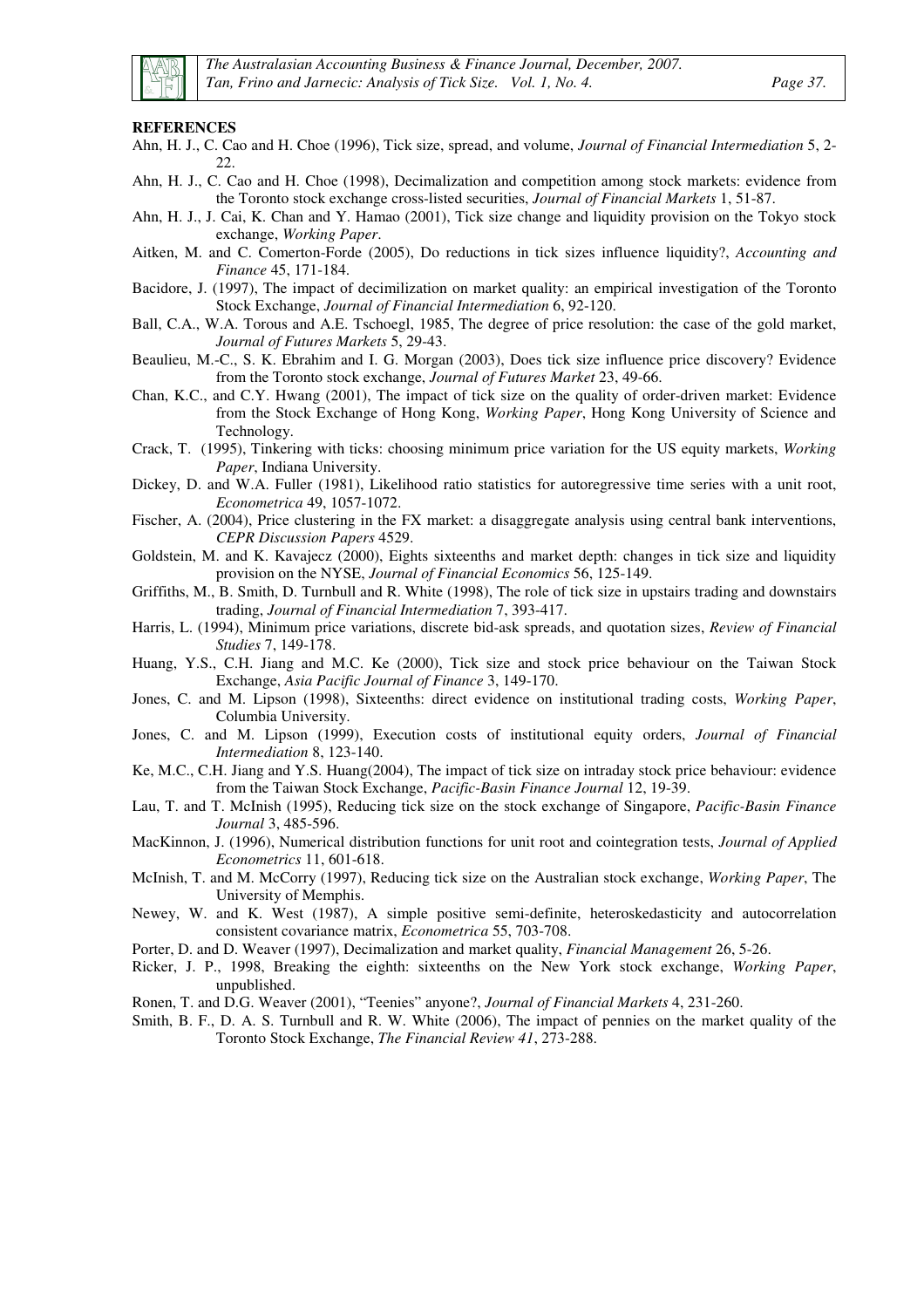

*The Australasian Accounting Business & Finance Journal, December, 2007. Tan, Frino and Jarnecic: Analysis of Tick Size. Vol. 1, No. 4. Page 38.* 

Page 38.

## **Appendix 1: Contract Specifications for Bank Accepted Bill Futures, 3 Year and 10 Year Treasury Bond Futures Contracts**

| Table 8                                                    |                                                                                                                                                                                                                                |                                                                                       |                                |                                                               |                                                                                                                                                                |                                                                                                                                                                                     |                                       |  |  |  |
|------------------------------------------------------------|--------------------------------------------------------------------------------------------------------------------------------------------------------------------------------------------------------------------------------|---------------------------------------------------------------------------------------|--------------------------------|---------------------------------------------------------------|----------------------------------------------------------------------------------------------------------------------------------------------------------------|-------------------------------------------------------------------------------------------------------------------------------------------------------------------------------------|---------------------------------------|--|--|--|
|                                                            |                                                                                                                                                                                                                                |                                                                                       | <b>Contract Specifications</b> |                                                               |                                                                                                                                                                |                                                                                                                                                                                     |                                       |  |  |  |
|                                                            | Contract                                                                                                                                                                                                                       | Contract                                                                              | Minimum<br>Price               | Last                                                          | <b>Final Settlement</b>                                                                                                                                        |                                                                                                                                                                                     |                                       |  |  |  |
|                                                            | Unit                                                                                                                                                                                                                           | <b>Months</b>                                                                         | Variation                      | <b>Trading Day</b>                                            | Price                                                                                                                                                          | <b>Trading Hours</b>                                                                                                                                                                | Settlement Day                        |  |  |  |
| 90 Day Bank<br><b>Accepted Bills</b><br>futures            | AUD\$1m face value<br>90-Day Bank<br>Accepted Bills of<br>exchange or EBAs                                                                                                                                                     | March/June/<br>September/December<br>up to twenty quarter months<br>or 5 years ahead. | 0.01%<br>yield points          | Business day<br>immediately<br>prior to<br>settlement<br>day. | Last trading<br>price as at<br>12.00pm on last<br>trading day.                                                                                                 | $5.10$ pm $- 7.00$ am and<br>$8.30$ am $-4.30$ pm<br>(during US daylight<br>saving time)<br>$5.10$ pm $- 7.30$ am and<br>8.30am - 4.30pm<br>(during US non<br>daylight saving time) | $2nd$ Friday of<br>expiration month.  |  |  |  |
| 3-Year<br>Commonwealth<br><b>Treasury Bond</b><br>futures  | Commonwealth<br><b>Government Treasury</b><br>Bonds with a face<br>value of<br>AUD\$100,000, a<br>coupon rate of 6%<br>(previously 12% until<br>March 2001) per<br>annum and a term of<br>maturity of 3 years.<br>Commonwealth | March/June/<br>September/December<br>up to two quarter months<br>ahead.               | $0.01\%$<br>yield points       | $15th$ day of<br>expiration<br>month                          | The arithmetic<br>mean, taken at<br>9.45am,<br>$10.30$ am and<br>$11.15$ am on the<br>last trading day<br>by 10 randomly<br>selected dealers<br>for each time. | Same as above.                                                                                                                                                                      | The business day<br>after expiration. |  |  |  |
| 10 Year<br>Commonwealth<br><b>Treasury Bond</b><br>futures | <b>Government Treasury</b><br>Bonds with a face<br>value of<br>AUD\$100,000, a<br>coupon rate of 6%<br>(previously 12% until<br>March 2001) per<br>annum and a term of<br>maturity of 10 years.                                | March/June/<br>September/December<br>up to two quarter months<br>ahead.               | 0.005%<br>yield points         | $15th$ day of<br>expiration<br>month                          | Same as above.                                                                                                                                                 | Same as above.                                                                                                                                                                      | The business day<br>after expiration. |  |  |  |